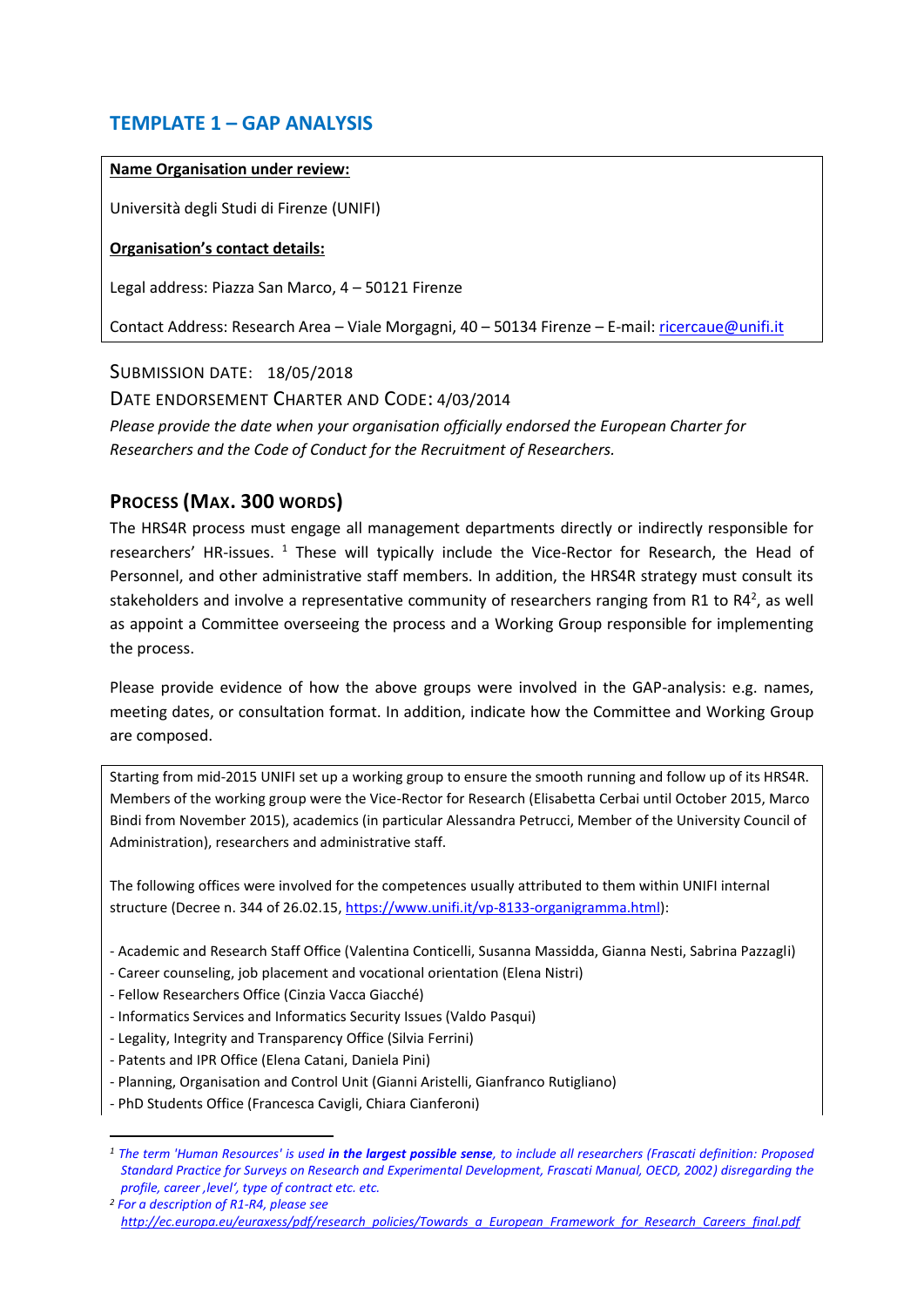- Prevention and Protection Service (Luca Pettini)

- Research Office (Anna Lucia Palma)

- Research Projects Office (Chiara Benvenuti, Denise Cuccìa, Cristina Dolfi, Laura Moretti, Francesca Maria Simonetti, Maria Gustava Tesi)

A meeting took place in July 2015 involving the Research Vice Rector, a member from the Council of Administration and representatives from the Research and Technology Transfer Area. The Research Projects Office was put in charge of coordinating the working group organizing dedicated meetings to carry out the internal gap analysis.

In the meantime, in order to analyse internal practices, an online survey was launched under the supervision of Alessandra Petrucci and the Informatics Services.

Further meetings took place in October, November 2015 and in September 2016 to compare the outcomes of the questionnaire with the ongoing internal analysis and identify the contents of the strategic plan.

The working group activities were overseen by UNIFI Research Committee.

### **GAP ANALYSIS**

The Charter and Code provides the basis for the Gap analysis. In order to aid cohesion, the 40 articles have been renumbered under the following headings. Please provide the outcome of your organisation's GAP analysis below. If your organisation currently does not fully meet the criteria, please list whether national or organisational legislation may be limiting the Charter's implementation, initiatives that have already been taken to improve the situation or new proposals that could remedy the current situation. In order to help the organisation's recruitment strategy, a specific self-assessment checklist is provided for Open, Transparent and Merit-Based Recruitment.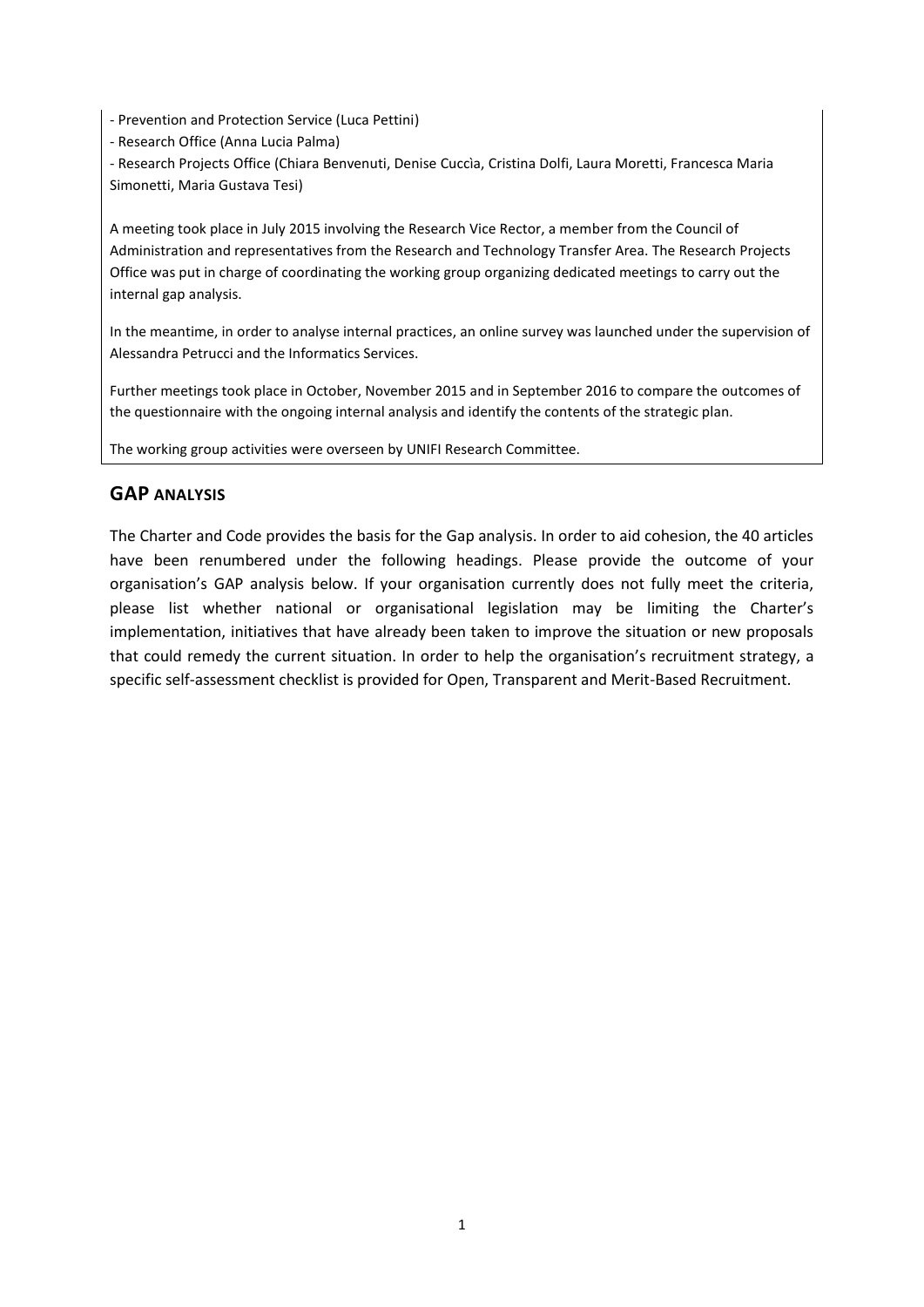| European Charter for Researchers and Code of Conduct for the Recruitment of Researchers: GAP analysis overview |                                                                                                                                                               |                                                                                                                                                                                                                                                                                                                                                                                                                                                                                                                                                                                                                                                                                                                                                                                                                                                                                                                                                                                                                                                                                                                                                                                                                                                                                                                                                                                                                                                                                                                                                                                                   |                                                                                                                                                                                                                                                                                        |  |
|----------------------------------------------------------------------------------------------------------------|---------------------------------------------------------------------------------------------------------------------------------------------------------------|---------------------------------------------------------------------------------------------------------------------------------------------------------------------------------------------------------------------------------------------------------------------------------------------------------------------------------------------------------------------------------------------------------------------------------------------------------------------------------------------------------------------------------------------------------------------------------------------------------------------------------------------------------------------------------------------------------------------------------------------------------------------------------------------------------------------------------------------------------------------------------------------------------------------------------------------------------------------------------------------------------------------------------------------------------------------------------------------------------------------------------------------------------------------------------------------------------------------------------------------------------------------------------------------------------------------------------------------------------------------------------------------------------------------------------------------------------------------------------------------------------------------------------------------------------------------------------------------------|----------------------------------------------------------------------------------------------------------------------------------------------------------------------------------------------------------------------------------------------------------------------------------------|--|
| Status: to what extent does this<br>organisation meet the following<br>principles?                             | $=$ fully<br>$+$<br>implemented<br>$+/-$ = almost<br>but not fully<br>implemented<br>$-/-$ = partially<br>implemented<br>$=$<br>insufficiently<br>implemented | In case of $-$ , $-$ /+, or +/-, please indicate the actual "gap" between the principle and the<br>current practice in your organisation.<br>If relevant, please list any national/regional legislation or organisational regulation<br>currently impeding implementation                                                                                                                                                                                                                                                                                                                                                                                                                                                                                                                                                                                                                                                                                                                                                                                                                                                                                                                                                                                                                                                                                                                                                                                                                                                                                                                         | Initiatives<br>already<br>undertaken and/or<br>suggestions<br>for<br>improvement                                                                                                                                                                                                       |  |
| <b>Ethical and Professional Aspects</b>                                                                        |                                                                                                                                                               |                                                                                                                                                                                                                                                                                                                                                                                                                                                                                                                                                                                                                                                                                                                                                                                                                                                                                                                                                                                                                                                                                                                                                                                                                                                                                                                                                                                                                                                                                                                                                                                                   |                                                                                                                                                                                                                                                                                        |  |
| 1. Research freedom                                                                                            | $+/-$                                                                                                                                                         | The Research Freedom is one of the most important principles included in the Constitution of the Italian Republic<br>that foresees in Article 33 that "art and science are free, as well as teaching them is free".<br>National Legislation for Universities and Higher Education and each university, within the Italian system of public<br>higher education institutions, is bound to respect such indications.<br>In particular according to art. 7 of Legislative Decree 165/01 (Consolidated Law on Public Services) public<br>administrations are bound to guarantee freedom of teaching and professional autonomy in teaching and<br>research.<br>The principle of research freedom stated in the Italian Constitution is restated in the University of Florence<br>Statute and Ethics Code. In particular the Statute art. 2 paragraph 1 states that "the research activities must be<br>performed within the University of Florence respecting research freedom and guaranteeing freedom in the choice<br>of the research topic to be performed and in the research methodology []"<br>Though the University fully guarantees research freedom, lack of available funds to support basic and applied<br>research can represent an external constraint in this matter. The internal survey performed among UNIFI<br>researchers has indeed strongly underlined dissatisfaction among researchers about the actual research chances<br>offered by available funds. Researchers underlined not being able to dispose of enough resources to effectively<br>enforce their research freedom. | Since<br>2014<br>the<br>University of Florence<br>has created a central<br>task force intended to<br>researchers<br>promote<br>participation in available<br>national, european and<br>internationl<br>funding<br>programmes. However<br>participation rates can<br>still be improved. |  |
| 2. Ethical principles                                                                                          | $\ddot{}$                                                                                                                                                     | According to art. 54 of Leg. Decree 165/01, each public administration has been bound to define a code of<br>conduct for its employees.<br>Such principle has been restated and further detailed in art. 2 of National Law 240/2010, that has asked to all                                                                                                                                                                                                                                                                                                                                                                                                                                                                                                                                                                                                                                                                                                                                                                                                                                                                                                                                                                                                                                                                                                                                                                                                                                                                                                                                        |                                                                                                                                                                                                                                                                                        |  |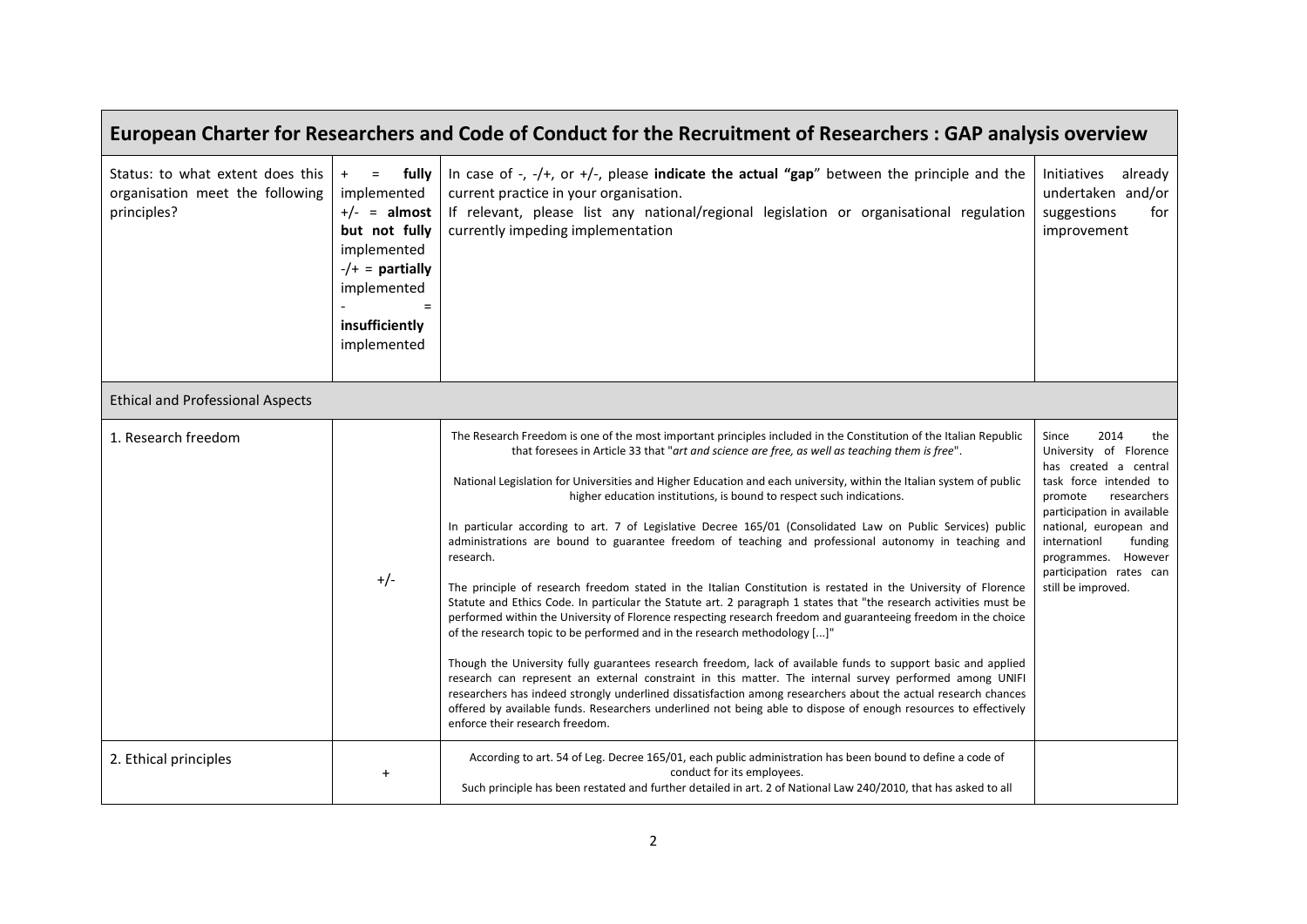|                                |           | Universities that had not already done so to adopt an ethic code for their university communities within 6 months<br>from the entry into force of the law.                                                                                                                                                                                                                                                                                                           |  |
|--------------------------------|-----------|----------------------------------------------------------------------------------------------------------------------------------------------------------------------------------------------------------------------------------------------------------------------------------------------------------------------------------------------------------------------------------------------------------------------------------------------------------------------|--|
|                                |           | Such Codes are intended to represent a declaration of principles and values shared by researchers, students and<br>administrative personnel and any other personnel active within the university.                                                                                                                                                                                                                                                                    |  |
|                                |           | The code is asked to identify the fundamental values of the university communities, to promote respect of<br>individual rights as well as the acknowledgment of individual duties and responsibilities.                                                                                                                                                                                                                                                              |  |
|                                |           | The University of Florence is endowed since 2008 with a Code of Ethics, which identifies values and<br>responsibilities for Researchers, students and administrative personnel.                                                                                                                                                                                                                                                                                      |  |
|                                |           | In its last reviewed version adopted in 2011 art.6 states that "the members of the University of Florence are<br>bound to promote freedom in research and teaching, avoiding any behavior that could in any way limit this<br>principle".                                                                                                                                                                                                                            |  |
|                                |           | Furthermore the same Code of Ethics binds researchers to make public as far as possible their research keeping<br>into account the principle of intellectual property rights . In the same way the members of the university are<br>asked in art. 5 to avoid any discriminatory attitude and to always keep a behavior respectful of personal dignity.                                                                                                               |  |
|                                |           | Furthermore a behavior code has been adopted by Italian President of the Republic on 2013 (DPR 62/2013) on<br>good and sound behavior for employees within public administrations. Though such code is referred to a larger<br>category than only researchers, it contains nonetheless useful general principles applicable as well to this<br>category.                                                                                                             |  |
| 3. Professional responsibility |           | Researchers should develop their research activities in respect of the Strategic Research Plans published<br>periodically by the Italian Ministry for Education, University and Research (MIUR). The aim of these plans is to<br>define, without undermining the principle of freedom in research, the most strategic areas of intervention<br>according to the needs of the society.                                                                                |  |
|                                |           | As per the risk of duplication and plagiarism national legislation provides a framework for preventing these kind of<br>outcomes. In the Civil Code specific rules are in place on Authorship in the Book V, art. 2575 a 2583 and on Joint<br>Ownership in Book III, Title V, artt. from 1100 to 1139                                                                                                                                                                |  |
|                                | $\ddot{}$ | Furthermore the legislative decree of 10 February 2005, n.30 contains fundamental rules on patents, the Royal<br>Decree 21 June 1942, n. 929 on brands and Law 633/1941 on copyrights.                                                                                                                                                                                                                                                                               |  |
|                                |           | The Statute and Ethics Code of the University of Florence restate the principle of a responsible research and bind<br>all researchers to a respectful behavior towards other researchers and relevant results already developed. Ethics<br>code art. 6 states among other principles that: "researchers should make their research public, always keeping in<br>mind the intellectual property rights and always quoting the results achieved by other researchers". |  |
|                                |           | The University Regulation on intellectual property rights protect the rights of the interested researchers and<br>contain specific rules on the conditions for joint ownership. Further indication in this matter are provided under                                                                                                                                                                                                                                 |  |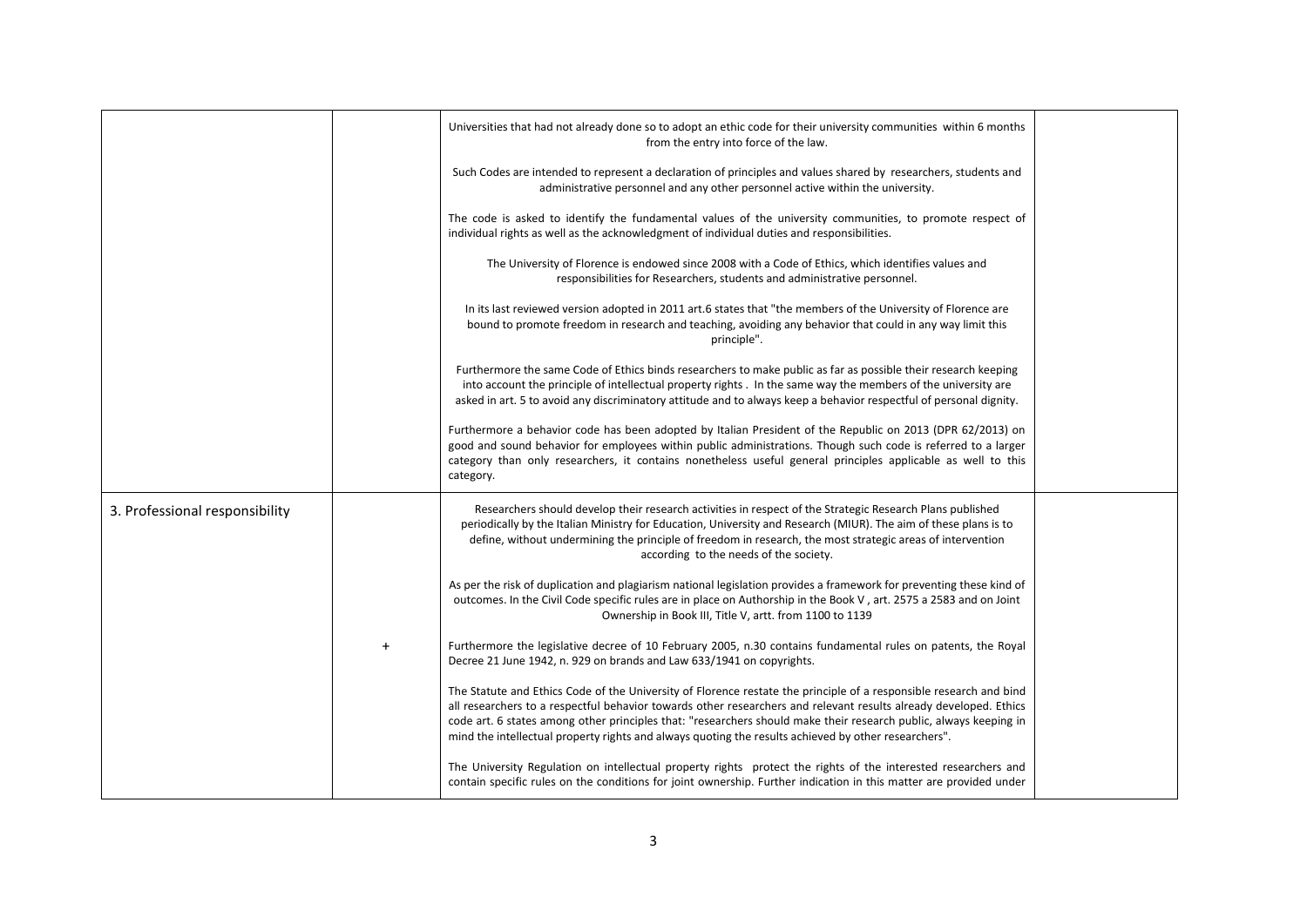|                                                  | principle 31 on Intellectual Property Rights and Principle 32 on Co-authorship.                                                                                                                                                                                                                                                                                                                                                                                                                                                                                                                                                                                                                                                                                                                                                                                                                                                                                                                                                                                                                                                                                                                                                                                                                                                                                                                                                                                                                                                                                                                                                                                                                                                |  |
|--------------------------------------------------|--------------------------------------------------------------------------------------------------------------------------------------------------------------------------------------------------------------------------------------------------------------------------------------------------------------------------------------------------------------------------------------------------------------------------------------------------------------------------------------------------------------------------------------------------------------------------------------------------------------------------------------------------------------------------------------------------------------------------------------------------------------------------------------------------------------------------------------------------------------------------------------------------------------------------------------------------------------------------------------------------------------------------------------------------------------------------------------------------------------------------------------------------------------------------------------------------------------------------------------------------------------------------------------------------------------------------------------------------------------------------------------------------------------------------------------------------------------------------------------------------------------------------------------------------------------------------------------------------------------------------------------------------------------------------------------------------------------------------------|--|
| 4. Professional attitude                         | The national Strategic Research Plans, issued by the Italian MIUR mentioned under point 3, identify the strategic<br>goals through a multi-annual plan and the funding opportunities available for researchers at national level.<br>All researchers, independently from their career stage and status, are bound to perform their activities<br>professionally and in a responsible way.<br>They are all due to submit periodic reports about the activities they are carrying out. The timing of these reports<br>varies according to the career stage each researcher belongs to. PhD students submit yearly reports, research<br>fellows reports every six months, teachers and permanent researchers every three years (art.6 point 14 law<br>240/2010)<br>Besides compulsory reports each researcher always performs his/her tasks in strong connection with his/her<br>superiors and responsible and periodically updates them on their outcomes.<br>The University of Florence makes all necessary efforts to make all info available on its web site to researchers.<br>Furthermore the University is equipped with administrative permanent staff keeping researchers directly<br>informed with dedicated newsletters on available national, European and International research opportunities.<br>Researchers should always develop their research activities in a responsible way keeping into account the<br>strategic goals fixed at national level and restated by the university Governing Bodies.<br>The University internal regulation restates the obligation for research temporary staff to submit periodic detailed<br>written reports on their research to be evaluated by their scientific supervisor. |  |
| 5.<br>Contractual<br>and<br>legal<br>obligations | When dealing with contractual and legal obligations it is necessary to make a distinction base on the researcher<br>category considered.<br>Teachers, permanent and temporary researchers are hired on the basis of a dedicated selection procedure,<br>followed by a dedicated appointment decree. Their obligations are detailed in the dedicated national laws<br>approved in this field. (Royal Decree 1592/1933, DPR 3/1957, DPR 382/1980, Law 230/2005, Law 240/2010).<br>Fellow researchers working conditions are detailed in the hiring contract they subscribe upon appointment.<br>General rules can be found in Law 165/01 and in Book V of the Civil Code on work relations.<br>PhD students do not sign any contract considered they belong to the students category.<br>The University Statute, Regulations and any other rules governing its functioning are made public through the<br>university web site. At the beginning of each fellowship/contract the researcher is made aware of all national and<br>local regulations applying to its role.                                                                                                                                                                                                                                                                                                                                                                                                                                                                                                                                                                                                                                                          |  |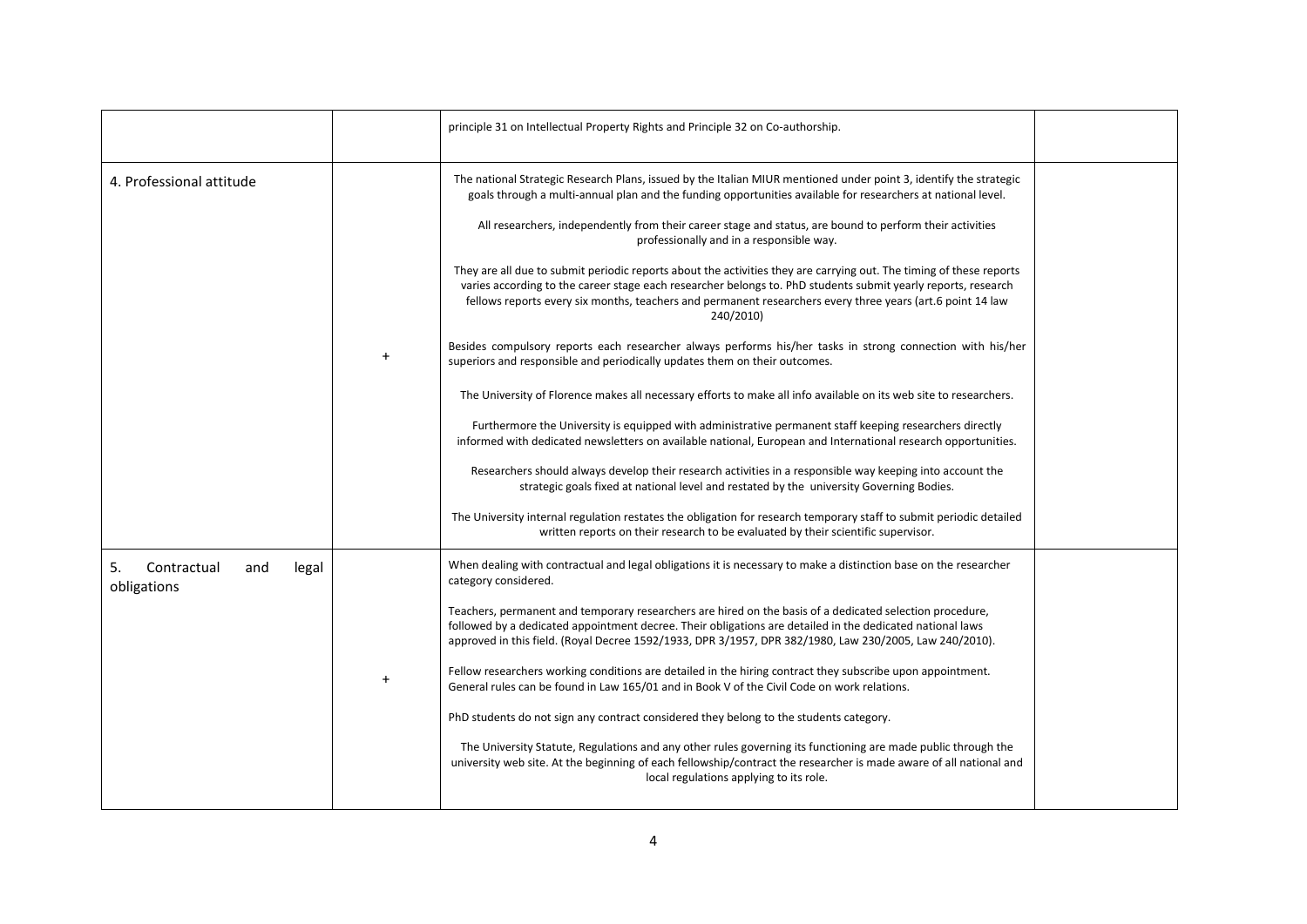|                              |           | Such rules are mentioned inside the contract, where available, and appropriate indications are provided by the<br>dedicated administrative staff.                                                                                                                                                                                                                                                                                                                                                                                                                                                                                                                                                                                                                                                                                          |  |
|------------------------------|-----------|--------------------------------------------------------------------------------------------------------------------------------------------------------------------------------------------------------------------------------------------------------------------------------------------------------------------------------------------------------------------------------------------------------------------------------------------------------------------------------------------------------------------------------------------------------------------------------------------------------------------------------------------------------------------------------------------------------------------------------------------------------------------------------------------------------------------------------------------|--|
|                              |           | Research staff recruited is specifically informed on intellectual property rights and is made aware of the applicable<br>local and national legislation in this matter. Researchers are offered dedicated training courses on authorship and<br>intellectual property rights and can enjoy dedicated assistance by administrative staff to get acquainted with<br>relevant regulations.                                                                                                                                                                                                                                                                                                                                                                                                                                                    |  |
| 6. Accountability            |           | The Accountability within the public administration is a binding principle of the Italian Legislation. The principles<br>of efficiency and transparency are fixed in national legislation, in particular in Legislative Decree 15/2009 and in its<br>most recent update with Legislative Decree 33/2013 stating the obligation for any public administration and<br>employee to always inform its activity to these principles.                                                                                                                                                                                                                                                                                                                                                                                                            |  |
|                              |           | The Decree of the Italian President of the Republic 62/2013 includes as well relevant rules for all public employees<br>to guarantee their accountability, the prevention of any form of corruption and restates the duties of diligence,<br>loyalty and impartiality.                                                                                                                                                                                                                                                                                                                                                                                                                                                                                                                                                                     |  |
|                              | $\ddot{}$ | Further details are provided under principle 11 on the information and reports each university is due to submit to<br>MIUR to justify how the public funds received have been used.                                                                                                                                                                                                                                                                                                                                                                                                                                                                                                                                                                                                                                                        |  |
|                              |           | The University of Florence Regulation on Administration, Finance and Accounting restates the national principle of<br>an efficient and transparent public administration. In addition a dedicated web page keeps all personnel informed<br>and updated on national regulation in this matter. The university offers training courses on accountability and<br>public employment sound behavior that all personnel is due to attend on a periodic and compulsory basis.<br>Moreover the administrative staff of UNIFI supports researchers in managing received research funds<br>transparently and efficiently, according to the applicable national legislation, local regulation and to the rules of<br>the relevant funding scheme.                                                                                                     |  |
| 7. Good practice in research |           | In Italy, health and safety at work are regulated by Legislative Decree 81/2008 (known as the Testo Unico<br>Sicurezza Lavoro) recently modified by Legislative Decree 106 of 3 August 2009. This decree, which identifies in<br>detail rights, duties and responsibilities for Researchers and administrative personnel, transposes in Italy the<br>protection<br>safety<br>and<br>health<br>of<br>European<br>Directive<br>on<br>the<br>of<br>workers.<br>Personal data are collected and treated abiding by the Italian Legislative Decree no. 196 of 30 June 2003 (Code of<br>personal data protection) and subsequent amendments and integrations.                                                                                                                                                                                    |  |
|                              | $+$       | National principles on health and safety at work are restated by the University of Florence dedicated Regulation<br>(Regulation on safety and health of workers, Rectoral Decree 307/7-4-2016). According to national and local<br>regulation UNIFI is under an obligation to produce an analysis of all risks arising from any activity performed and<br>to provide employees with all general information on the risks present in the workplace and specific information<br>on the risks associated with performance of the tasks assigned to individuals. A dedicated medical service<br>monitors periodically each employee subject to any specific risk identified (biological, chemical and for computer<br>operators).<br>Every employee receives periodic compulsory training on this matter and can access an e-learning platform |  |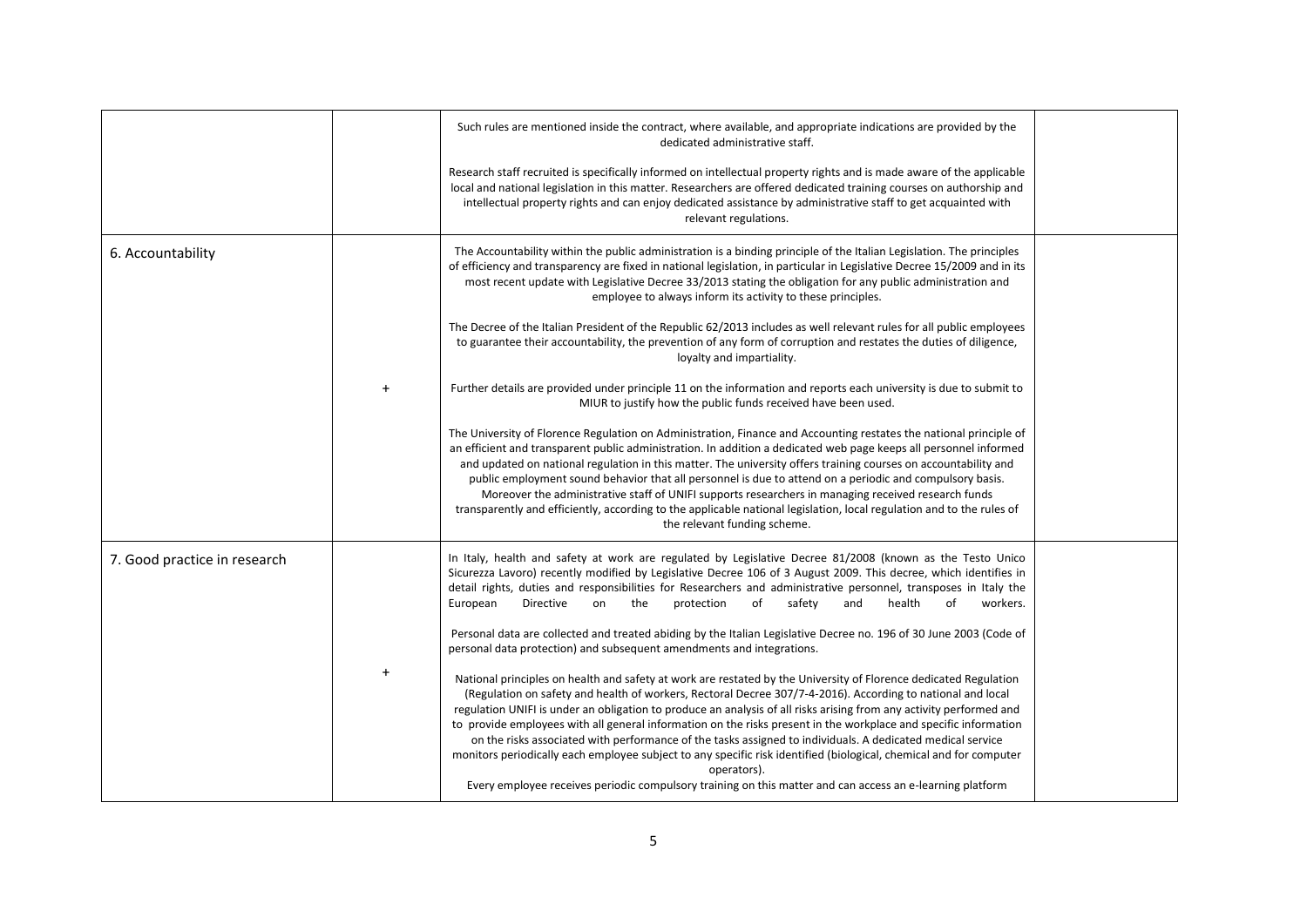|                                              | (Moodle) including all relevant information and providing certified additional training.<br>National principles on data protection and confidentiality are restated by UNIFI Regulation Code for personal data<br>protection (Rectoral Decree n.1177 2005) and University Regulation for sensible and judicial data (Rectoral Decree<br>n.906 2006). All UNIFI personnel is bound to respect such prescription and is kept updated about them through<br>periodic training courses and the web site. UNIFI administrative staff support as well researchers for specific<br>needs for example by drafting dedicated confidentiality agreements.<br>As far as technology disasters are concerned the University of Florence is endowed with an informatics central<br>service (SIAF) in charge of performing all necessary activities to guarantee the smooth running of the university<br>informatics services and prevent technology disasters.                                                                                                                                                                                                                                                                                                                                                                                                                                                                                                                                                                                                                                                                                                                                                                                                                                                                                                                                                                                                                                                                                                                                                                             |  |
|----------------------------------------------|------------------------------------------------------------------------------------------------------------------------------------------------------------------------------------------------------------------------------------------------------------------------------------------------------------------------------------------------------------------------------------------------------------------------------------------------------------------------------------------------------------------------------------------------------------------------------------------------------------------------------------------------------------------------------------------------------------------------------------------------------------------------------------------------------------------------------------------------------------------------------------------------------------------------------------------------------------------------------------------------------------------------------------------------------------------------------------------------------------------------------------------------------------------------------------------------------------------------------------------------------------------------------------------------------------------------------------------------------------------------------------------------------------------------------------------------------------------------------------------------------------------------------------------------------------------------------------------------------------------------------------------------------------------------------------------------------------------------------------------------------------------------------------------------------------------------------------------------------------------------------------------------------------------------------------------------------------------------------------------------------------------------------------------------------------------------------------------------------------------------------|--|
| 8. Dissemination, exploitation of<br>results | Since 2006 the Conference of Italian Rectors created an "Open Access" group to promote the activism of Italian<br>Universities in this field and the identification of appropriate guidelines in this matter.<br>In recent years, considered the series of initiatives and directives issued by the European Commission to support<br>the dissemination of research results, the MIUR adopted in March 2013 a policy paper entitled "Horizon 2020<br>Italy" including relevant indications on how to decline Horizon 2020 in the Italian context, including specific<br>indications on dissemination of research results.<br>In this policy paper the MIUR has adopted the same goal identified by the Commission, i.e. making open the<br>access to at least the 60% of the publications realized within research projects based on national public funds.<br>The basic instrument to reach this goal is the portal "Research Italy", the perfect gateway to combine all local<br>initiatives in this field. The platform will include a national repository service and will as well provide links to the<br>Universities local Repositories.<br>The University of Florence confirmed its strong support to the open access trend from its very statute, approved<br>on 25th July 11, where in art.8 it is stated that:<br>"the University of Florence promotes the principle of open access to scientific literature and the free<br>dissemination of the university research results online and within the International research community"<br>To attain this ambitious goal the University has adopted a dedicated policy on open access. Among the<br>instruments created it is important to recall the Florence University Press and FLORE its institutional online<br>repository to allow researchers to publish their research results in open access. Furthermore the University<br>constantly promotes any other strategy or action that may be necessary to guarantee open access publication of<br>research results (for further info please see as well: http://www.sba.unifi.it/upload/policy-oa-unifi.pdf). |  |
| 9. Public engagement                         | It's a general and binding principle of the Italian legislation that any public administration has the duty of<br>performing its tasks abiding by the principles of openness, impartiality and efficiency.                                                                                                                                                                                                                                                                                                                                                                                                                                                                                                                                                                                                                                                                                                                                                                                                                                                                                                                                                                                                                                                                                                                                                                                                                                                                                                                                                                                                                                                                                                                                                                                                                                                                                                                                                                                                                                                                                                                   |  |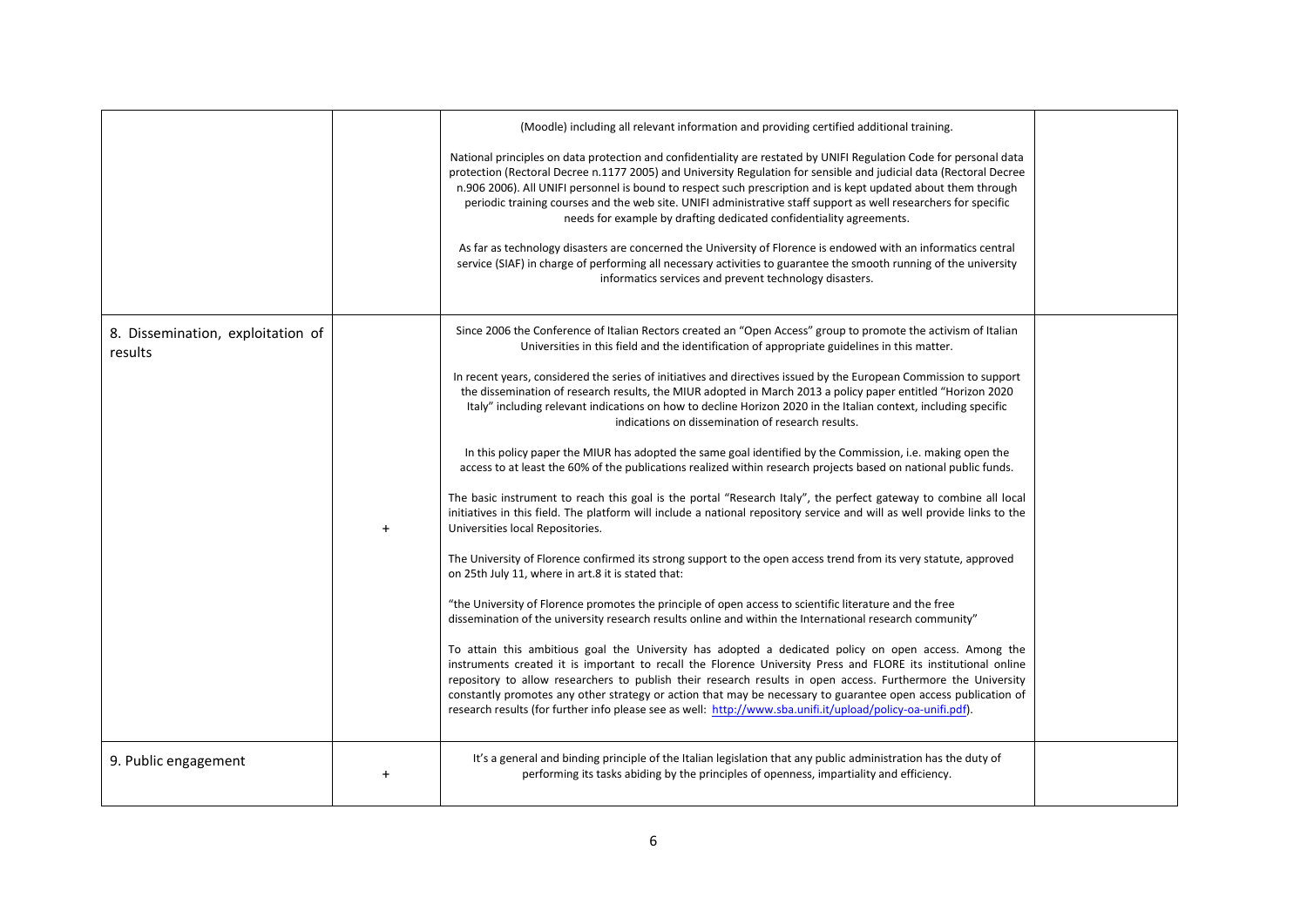|                        |           | These principles request public administration making known to the public with all possible means their activities<br>and to promote adequate communication measures.                                                                                                                                                                                                                                                                                                                                                                                                                                                                                                                                                                                                                                                                             |  |
|------------------------|-----------|---------------------------------------------------------------------------------------------------------------------------------------------------------------------------------------------------------------------------------------------------------------------------------------------------------------------------------------------------------------------------------------------------------------------------------------------------------------------------------------------------------------------------------------------------------------------------------------------------------------------------------------------------------------------------------------------------------------------------------------------------------------------------------------------------------------------------------------------------|--|
|                        |           | The specific instruments that can be adopted are decided at local level, according to the specific needs of the<br>administration or organization considered.                                                                                                                                                                                                                                                                                                                                                                                                                                                                                                                                                                                                                                                                                     |  |
|                        |           | Research activities carried out within the University of Florence are made known to society through many<br>different instruments. The University is endowed with a communication area whose aim is to disseminate all<br>relevant information about the university to all interested parties. The dissemination is performed through for<br>example the following instruments:<br>1. Website dedicated section<br>2. Periodic electronic newsletter<br>Periodic seminars, workshops and events on research topic to be shared with citizens and non<br>3.<br>specialized public;<br>Periodic open days aimed at promoting the interest of high school students in developing their careers<br>4.<br>in research;<br>Participation in dissemination events such as the so called Researchers' night (funded by the European<br>5.<br>Commission). |  |
|                        |           | A dedicated laboratory, so called Open Lab, whose aim is to organize training and orientation events for students<br>of any age and dissemination events to make the public in general aware of the ongoing research activities<br>http://www.openlab.unifi.it/mdswitch.html                                                                                                                                                                                                                                                                                                                                                                                                                                                                                                                                                                      |  |
| 10. Non discrimination |           | The non discrimination principle is one of the most important principles included in the Constitution of the Italian<br>Republic that foresees under art. 3 that "all citizens have equal social dignity and are equal before the law,<br>without distinction of sex, race, language, religion, political opinion, personal and<br>social conditions".                                                                                                                                                                                                                                                                                                                                                                                                                                                                                            |  |
|                        |           | As far as recruitment within public administration is concerned, according to art. 35 of legislative Decree 165/01<br>recruitment procedures in public administrations must comply with the principle of equal opportunity between<br>workers.                                                                                                                                                                                                                                                                                                                                                                                                                                                                                                                                                                                                    |  |
|                        | $\ddot{}$ | According to Law 165/01, art.57 on "equal opportunities" public administrations take any necessary measure to<br>put into effect European Directives on equal opportunities.                                                                                                                                                                                                                                                                                                                                                                                                                                                                                                                                                                                                                                                                      |  |
|                        |           | The principle of non discrimination is restated within UNIFI Statute, art. 3 foresees that "the university activities<br>are independent from any religious, ideological, politic or economic constraint". Furthermore the University ethics<br>code art. 1 and 5 bind all personnel to adopt a behavior based on solidarity and abiding by the principle of non<br>discrimination.                                                                                                                                                                                                                                                                                                                                                                                                                                                               |  |
|                        |           | As foreseen in Law 183/2010 art.21, the Statute art. 22 establishes a Central Committee for Guaranteeing and<br>promoting equal opportunities, workers' welfare and non-discrimination (CUG), one of whose main goals is the<br>fight against any kind of discrimination.                                                                                                                                                                                                                                                                                                                                                                                                                                                                                                                                                                         |  |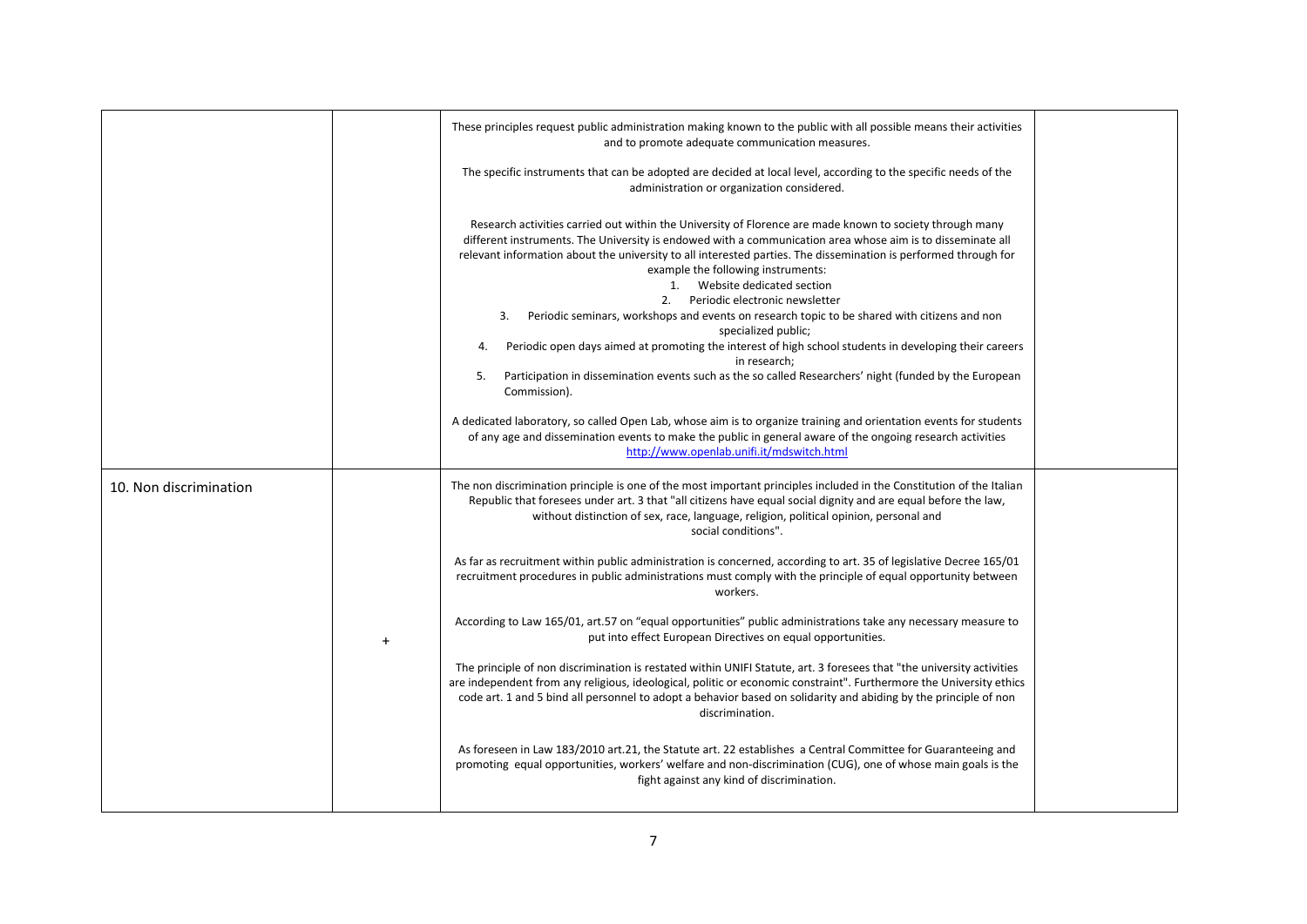|                                   |           | The Committee functioning is aimed at the guarantee of the welfare and equal opportunities of workers,<br>removing any possible direct or indirect discrimination based on gender, age, disability, religion, race, sexual<br>orientation or gender identity.<br>According to the University General Regulation art. 53 (Rector Decree 819/13) the Committee prepares every<br>year by March 30th a detailed report on the status of implementation of the principal of parity, equal<br>opportunities, workers welfare and fight against any form of discrimination, moral or psychological violence or<br>mobbing on the workplace. The Report is addressed to the Rector and to the Governing Bodies of the University<br>and published on the web site.                                                                                                                                                                                                                                                                                                                                                                                                                                                                                                                                                                                                                                                                                                                                                                                                                                                                                                                                                                                                                                                                                                                                                                                                                                                                                                                                                                                                                                                                                                                                                                                                               |  |
|-----------------------------------|-----------|---------------------------------------------------------------------------------------------------------------------------------------------------------------------------------------------------------------------------------------------------------------------------------------------------------------------------------------------------------------------------------------------------------------------------------------------------------------------------------------------------------------------------------------------------------------------------------------------------------------------------------------------------------------------------------------------------------------------------------------------------------------------------------------------------------------------------------------------------------------------------------------------------------------------------------------------------------------------------------------------------------------------------------------------------------------------------------------------------------------------------------------------------------------------------------------------------------------------------------------------------------------------------------------------------------------------------------------------------------------------------------------------------------------------------------------------------------------------------------------------------------------------------------------------------------------------------------------------------------------------------------------------------------------------------------------------------------------------------------------------------------------------------------------------------------------------------------------------------------------------------------------------------------------------------------------------------------------------------------------------------------------------------------------------------------------------------------------------------------------------------------------------------------------------------------------------------------------------------------------------------------------------------------------------------------------------------------------------------------------------------|--|
| 11. Evaluation/ appraisal systems | $\ddot{}$ | Since 2006 a dedicated National Agency has been created in this field: ANVUR, National Agency for the Evaluation<br>of the Academic System and Research.<br>This Agency has been created according to Law 286/2006, art.2 with the following functions:<br>- to provide a continuous external evaluation of the research activities carried out by universities and by any other<br>research center receiving public funding;<br>- to support, coordinate and constantly verify the functioning of the evaluation committees created within<br>universities<br>- to evaluate the efficiency and efficacy of the public funding and supporting initiatives for research activities.<br>The Agency functioning is based on the principles of independence, impartiality, professional responsibility and<br>openness.<br>On a periodic basis (usually every three years) the ANVUR, following the guidelines provided by MIUR, requests to<br>all universities to provide relevant data to evaluate their research performance and products (VQR – Evaluation of<br>Quality of Research). The data provided by universities are taken into account by MIUR when deciding about the<br>distribution among universities of available funds. In fact the FFO (fund of ordinary funding) is divided into two<br>parts: a fixed quota attributed to each university according to its dimension and needs and a variable quota<br>("quota premiale") attributed among others, for the results achieved in research related activities.<br>Furthermore on an annual basis universities are requested to provide detailed data on research related results<br>achieved by their departments/areas that will be later on as well included in the VQR.<br>It is as well to be noted that Law 240/2010 assigns as well to a dedicated "Evaluation Unit" the function of<br>verifying, among others, the research activities carried out within Universities.<br>According to the University Statute, art.7, the University puts in place adequate measures to self evaluate its<br>research activities and perform additional evaluation through its "Evaluation Board".<br>The creation of this board is foreseen in the Statute art.7 that includes among its duties: the constant evaluation<br>of research activities and of the correct and efficient use of available resources. |  |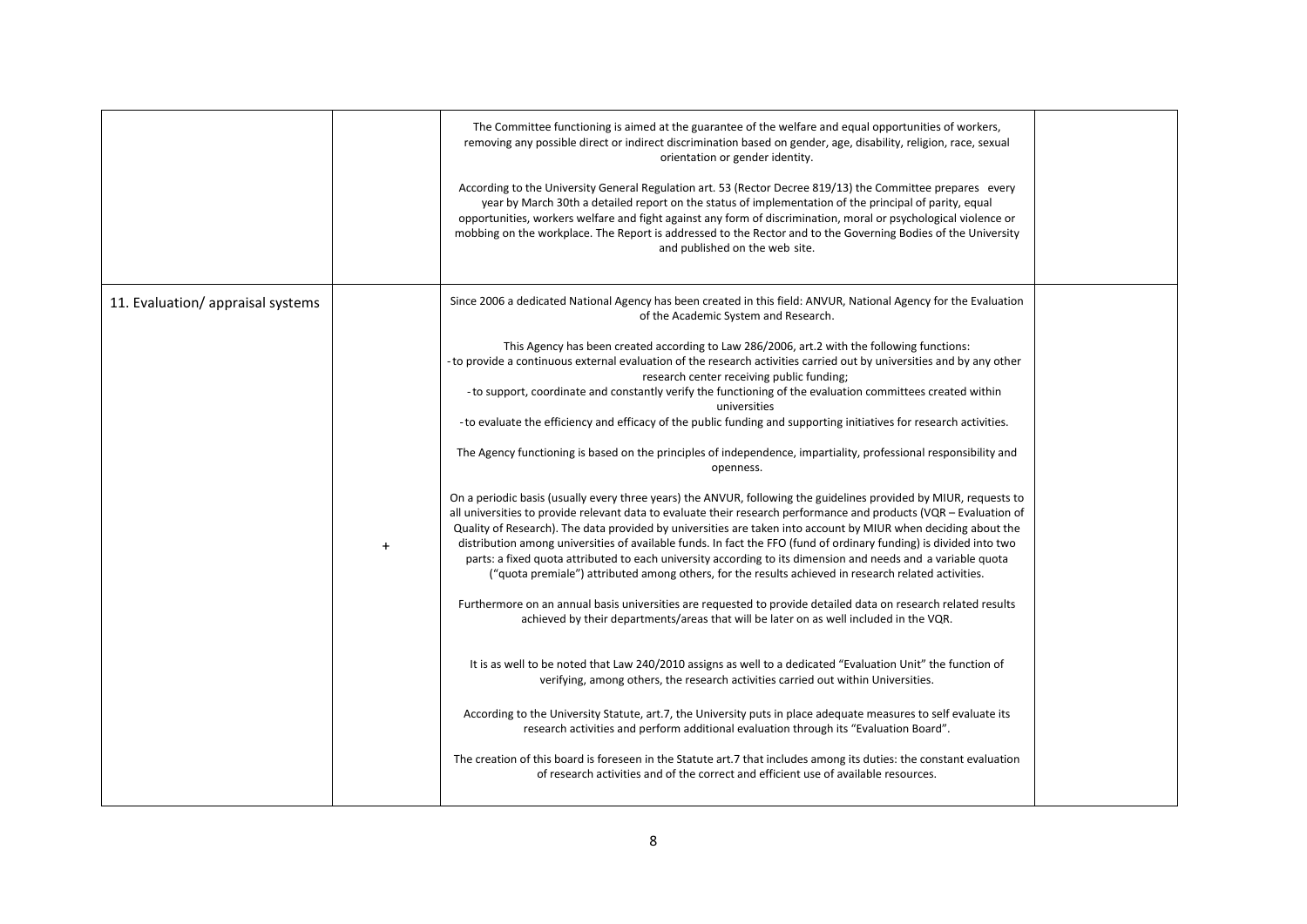|                 | The Board includes: one professional expert in the field of evaluation nominated by the University Senate and By<br>the Administration Council in the role of coordinator; three teachers (two of which not belonging to UNIFI)<br>designed by the University Senate among experts in the evaluation of teaching, research activities and of<br>universities public policies; three members (two of which not belonging to UNIFI) designed by the University<br>Administration Council among experts in the evaluation of the quality of public administration, public services,<br>public accounting and human resources management; two students.<br>It operates in line with the evaluation principles defined at National level.<br>Besides general evaluation of the University results mechanisms are as well in place for the evaluation of research<br>activities carried out by individual researchers. As anticipated in previous principles young researchers (PhD<br>students and fellow researchers) are committed to produce periodic reports to be evaluated by their supervisors.<br>Temporary researchers are committed to produce not only periodic reports but to detail as well the activities<br>performed in a dedicated register available within their Department for any need or any possible check by the<br>Department Director. At the end of each year they need to produce a detailed report on research and didactic<br>duties performed. |  |
|-----------------|--------------------------------------------------------------------------------------------------------------------------------------------------------------------------------------------------------------------------------------------------------------------------------------------------------------------------------------------------------------------------------------------------------------------------------------------------------------------------------------------------------------------------------------------------------------------------------------------------------------------------------------------------------------------------------------------------------------------------------------------------------------------------------------------------------------------------------------------------------------------------------------------------------------------------------------------------------------------------------------------------------------------------------------------------------------------------------------------------------------------------------------------------------------------------------------------------------------------------------------------------------------------------------------------------------------------------------------------------------------------------------------------------------------------------------------------------------------------------|--|
|                 | As per teachers, according to DPR 382/1980 art. 18 and Law 240/2010, they are asked to produce reports on the<br>activities carried out every three years. Such Reports are to be addressed to the Department each teacher belongs<br>to and they are to be make public. The University Senate will be able to take into account such reports when<br>deciding which share of the available funds to attribute to each Department.                                                                                                                                                                                                                                                                                                                                                                                                                                                                                                                                                                                                                                                                                                                                                                                                                                                                                                                                                                                                                                       |  |
|                 | Recruitment and Selection - please be aware that the items listed here correspond with the Charter and Code. In addition, your organisation also needs to complete<br>the checklist on Open, Transparent and Merit-Based Recruitment included below, which focuses on the operationalization of these principles.                                                                                                                                                                                                                                                                                                                                                                                                                                                                                                                                                                                                                                                                                                                                                                                                                                                                                                                                                                                                                                                                                                                                                        |  |
| 12. Recruitment | National Law 165/2001 details the general principles applicable to the recruitment of personnel within public<br>administrations. In particular according to art. 35 recruitment within public administration is subject to dedicated<br>open selection procedures, abiding by the principles of impartiality, openness and equal opportunities.<br>Law 240/2010 details for each researcher type (PhD, fellow researcher, temporary researcher and teachers) the<br>specific entry and admission standards, i.e. the typical duration and features of these appointments, the foreseen<br>entry requirements, the standard remuneration, ecc.                                                                                                                                                                                                                                                                                                                                                                                                                                                                                                                                                                                                                                                                                                                                                                                                                           |  |
|                 | It is to be noted that national legislation is very attentive in guaranteeing equal opportunities within selection<br>procedures avoiding any kind of discrimination (art. 57, Law 165/2001), though not specifically referring to<br>disadvantaged groups.<br>According to Min. Decree 963/2015, Universities are allowed as well to propose researchers to be directly                                                                                                                                                                                                                                                                                                                                                                                                                                                                                                                                                                                                                                                                                                                                                                                                                                                                                                                                                                                                                                                                                                 |  |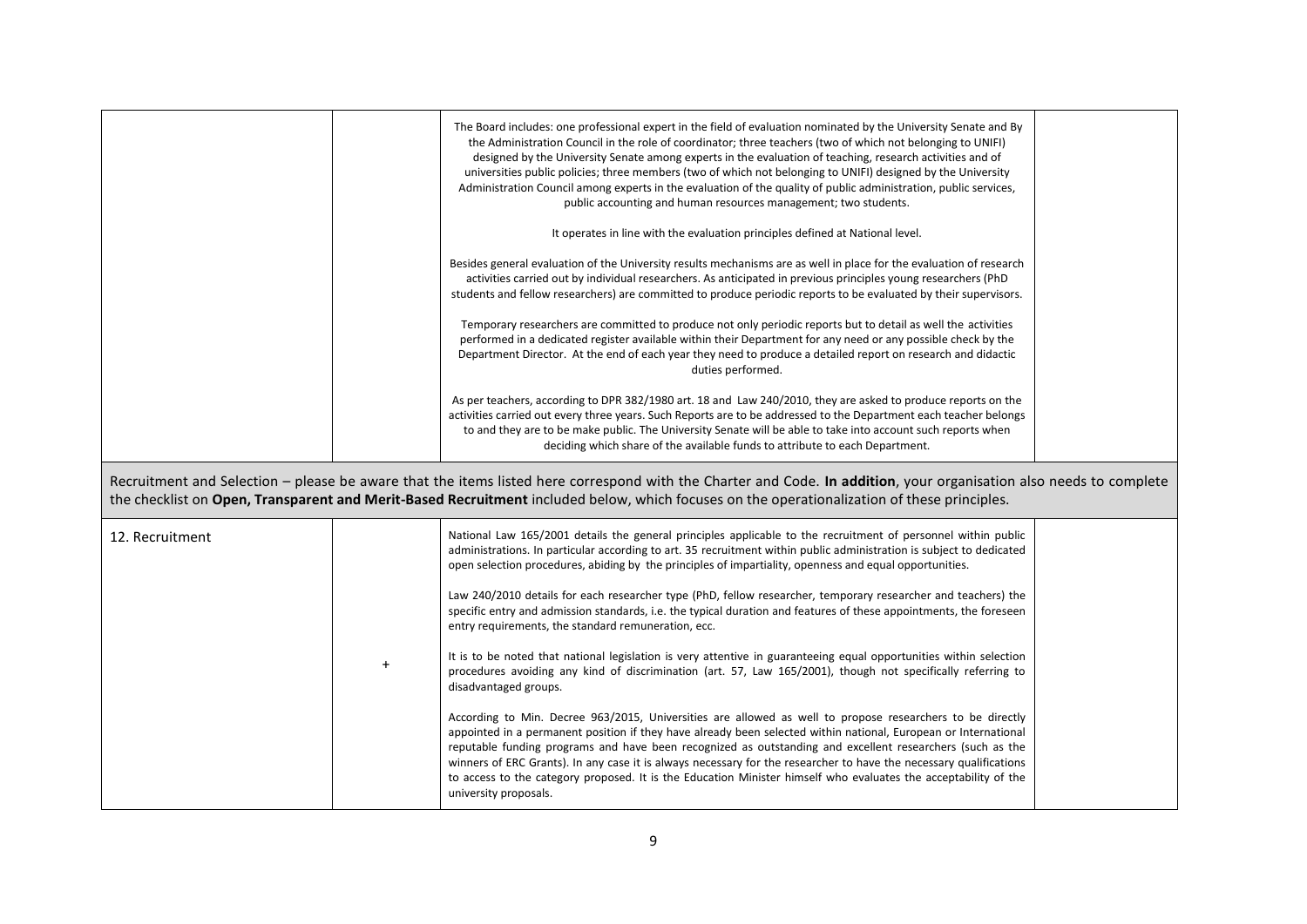|                        |       | For the implementation of national Law 240/2010 and its provisions for researchers, the existing internal decrees<br>have been updated for each researcher category:<br>PhD Students: Rectoral Decree 670/2013<br>http://www.unifi.it/vp-9611-d-r-670-2013-prot-n-47910-<br>regolamento-dottorato.html<br>Research fellows: Rectoral Decree 654/2015<br>http://www.unifi.it/upload/sub/assegni/<br>dr 654 regolamento 2015.pdf<br>Temporary Researchers: Rectoral Decree 1111/2014 http://www.unifi.it/upload/sub/normativa/<br>dr1111 14 reg ricercatori   240 2010.pdf<br>Ordinary and Associate Teachers: Rectoral Decree 1320/2014<br>http://www.unifi.it/upload/sub/<br>normativa/dr_1320_201214.pdf<br>Such decrees include all relevant specific indications on the hiring, functioning and applicable rules to each<br>researcher type and are made public through the university web site.<br>All advertisements of available positions are made public through all official channels (gazzetta ufficiale nazionale,<br>Albo Ufficiale e sito di Ateneo, sito del Ministero dell'Istruzione, dell'Università e della Ricerca e Euraxess), they<br>remain open for a reasonable period of time, usually 30 days and respect national prescriptions in terms of open,<br>transparent and impartial selection procedures. |                                                                                                                                                                                                                                                                           |
|------------------------|-------|---------------------------------------------------------------------------------------------------------------------------------------------------------------------------------------------------------------------------------------------------------------------------------------------------------------------------------------------------------------------------------------------------------------------------------------------------------------------------------------------------------------------------------------------------------------------------------------------------------------------------------------------------------------------------------------------------------------------------------------------------------------------------------------------------------------------------------------------------------------------------------------------------------------------------------------------------------------------------------------------------------------------------------------------------------------------------------------------------------------------------------------------------------------------------------------------------------------------------------------------------------------------------------------------------------------------------------|---------------------------------------------------------------------------------------------------------------------------------------------------------------------------------------------------------------------------------------------------------------------------|
| 13. Recruitment (Code) | $+/-$ | For general principles applicable to recruitment procedures please see the information included under point 12, in<br>particular the criteria public selection procedures must respect according to National Law 165/2001.<br>It is to be noted as well that Law 240/2010 details further requirements for selection procedures to guarantee<br>their openness and impartiality:<br>art. 18, paragraph 1 states that candidates with family relations till the fourth degree with the Rector,<br>1.<br>General Director or with any member of the governing bodies or teacher of a university cannot be<br>selected within that organization;<br>art. 18 paragraph 4 states that at least 20% of the available resources included in the multiannual plan<br>2.<br>for human resources management are to employed for researchers external to the university<br>performing the selection;<br>Art. 5 paragraph 5 includes among the criteria for the distribution of FFO (Fund of ordinary funding for public<br>universities) the percentage of temporary researchers hired who have not performed their PhD or Post Doc in the<br>same university.<br>Notice for admission at various levels of academic staff must comply with National laws in this field.                                                                   | The new UNIFI web site<br>launched in 2014 has<br>indeed foreseen that all<br>sections are to be made<br>available as well in<br>English but at the<br>moment the contents<br>satisfy<br>that<br>this<br>requirement are still<br>limited<br>very<br>(approximately 2 %). |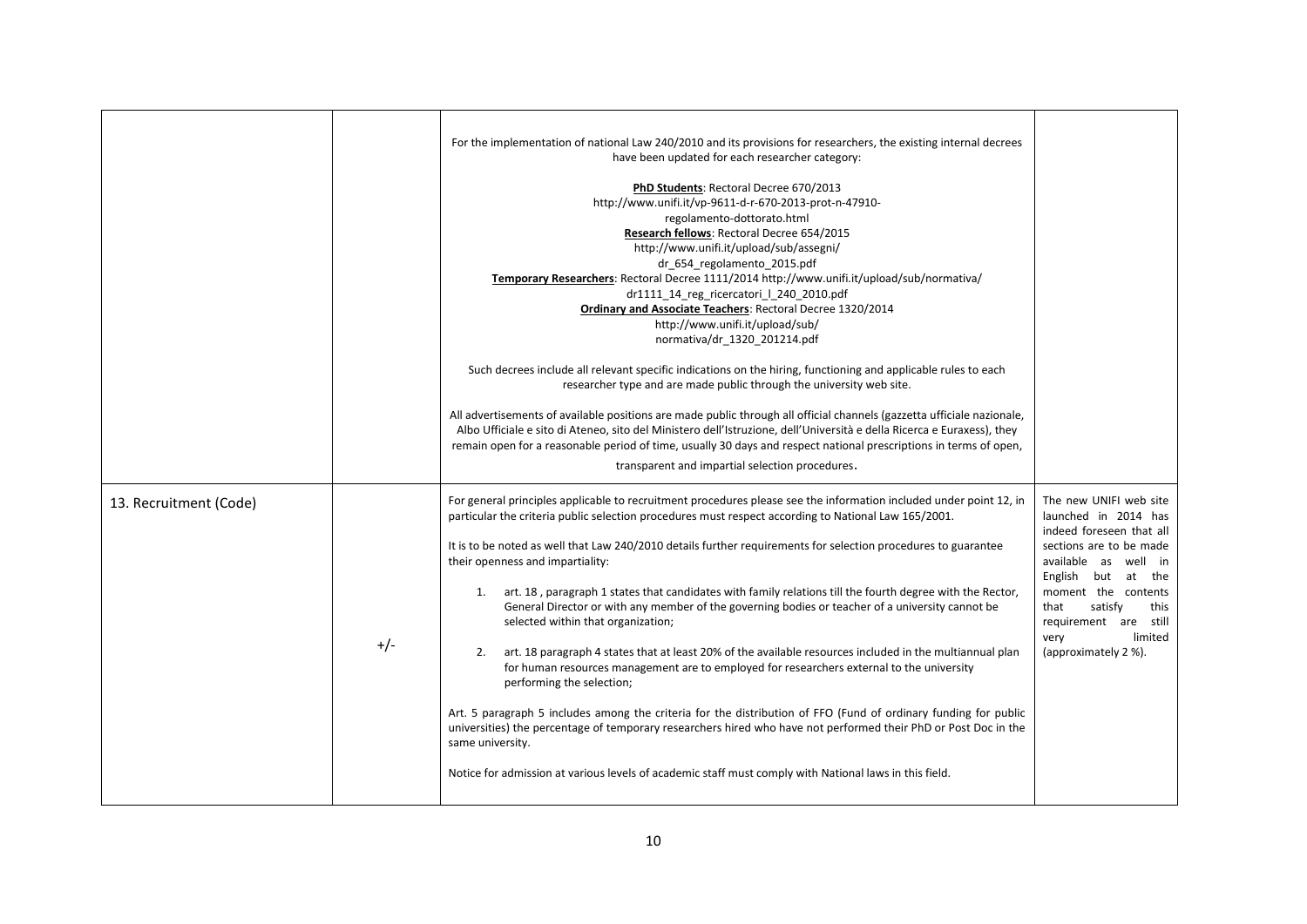|                      | Selection procedures always include a clear explanation of the entry requirements, procedures for participation,<br>they remain open for a reasonable period of time and dedicated administrative staff is available to provide further<br>support (each selection procedure has always one unit of personnel as main contact point for interested<br>candidates).<br>All selections are advertised on the university web site and on all other official channels (as indicated under point<br>12) to guarantee transparency of the selection and to facilitate access to the procedures of as many candidates as<br>possible, also from foreign countries.<br>All announcements always indicate the type of contract offered, the applicable legal, economic and social security<br>provisions and, where applicable, the status of part-time or full time and the research project or program linked<br>to the position offered.<br>It is however to be noted that the above mentioned documentation (advertisements and supporting material) is<br>still available only in Italian and that the university web site is only partially available in English. This issue is<br>becoming more and more urgent considered the number of foreign applicants participating in UNIFI selections. As<br>an example we can consider that in 2017 there were 171 foreign applicants for PhD positions over a total of 1855,<br>and for Fellow Researchers there were approximately 64 selected candidates coming from abroad over a total of<br>900.                                                                                                                                                                                                                                                                                                                                                                                                                                                                                                                                                          |  |
|----------------------|--------------------------------------------------------------------------------------------------------------------------------------------------------------------------------------------------------------------------------------------------------------------------------------------------------------------------------------------------------------------------------------------------------------------------------------------------------------------------------------------------------------------------------------------------------------------------------------------------------------------------------------------------------------------------------------------------------------------------------------------------------------------------------------------------------------------------------------------------------------------------------------------------------------------------------------------------------------------------------------------------------------------------------------------------------------------------------------------------------------------------------------------------------------------------------------------------------------------------------------------------------------------------------------------------------------------------------------------------------------------------------------------------------------------------------------------------------------------------------------------------------------------------------------------------------------------------------------------------------------------------------------------------------------------------------------------------------------------------------------------------------------------------------------------------------------------------------------------------------------------------------------------------------------------------------------------------------------------------------------------------------------------------------------------------------------------------------------------------------|--|
| 14. Selection (Code) | As explained under principle 12 and 13 national Law contains general principles on the criteria to be observed<br>when selecting new personnel within public administrations. As far as Selection committees are concerned,<br>according to National Law 165/2001, 240/2010 and the following regulations implementing them, they should<br>always include personnel with adequate competences to perform the requested evaluations, be gender balanced<br>and perform their tasks impartially and in an open manner.<br>Specific rules are in place for the criteria followed by the MIUR within the procedure for granting to interested<br>candidates the national scientific qualification as associate or full professor in Italian Universities. (Such<br>qualification is a necessary precondition to participate in any open selection to become teacher in Italy). Within<br>this procedure a unique selection committee is created at national level for each scientific field with a 2 years<br>validity, including 5 members appointed for the drawing among the interested teachers, one of which should<br>belong to an organization from an OCSE country.<br>For each researcher category, the dedicated internal decree (quoted under point 12) specifies in detail, among<br>others, the selection procedure to be observed.<br>Selection committees always include at least three members having adequate competencies for the ongoing<br>selection. In each decree a dedicated article explain in detail the composition of each selection Committee, for<br>example for fellow researchers art. 8 of Rectoral Decree 654/2015 specifies that selection committees are<br>nominated by the rector every two years, they include one representative of each scientific field and may include<br>up to two representatives of external organizations.<br>For permanent researchers according to art.9 of Rectoral Decree 1111/2014 Selection Committees are nominated<br>by the Rector among teachers with adequate curricula. For each selection procedure the Committee includes at |  |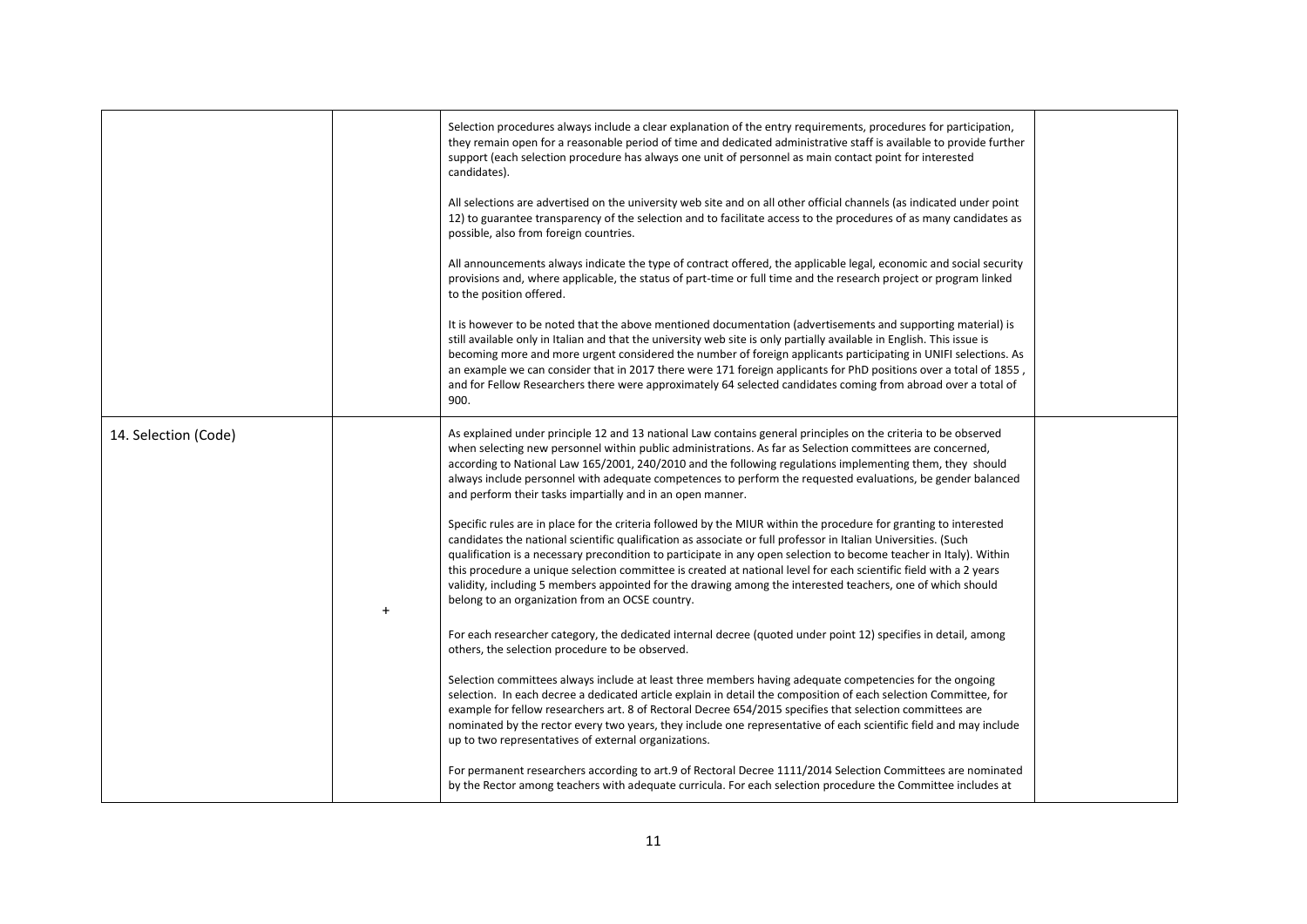|                         |           | least three members, chosen among teachers and permanent researchers, including as well external members in<br>variable number according to the selection performed. The selection Committees should always be gender<br>balanced.<br>The Selection process may vary according to the position offered, for example the selection of PhD students may<br>foresee the evaluation of the candidate's qualifications, a written and an oral proof. Usually the selection of fellow                                                                                                                                                                                                                                     |  |
|-------------------------|-----------|---------------------------------------------------------------------------------------------------------------------------------------------------------------------------------------------------------------------------------------------------------------------------------------------------------------------------------------------------------------------------------------------------------------------------------------------------------------------------------------------------------------------------------------------------------------------------------------------------------------------------------------------------------------------------------------------------------------------|--|
|                         |           | researchers is performed on the basis of qualifications, publications and, whenever requested, on a project<br>prepared by candidates.                                                                                                                                                                                                                                                                                                                                                                                                                                                                                                                                                                              |  |
| 15. Transparency (Code) |           | As anticipated in previous principles, according to National law, selection procedures are always open and<br>transparent, in the announcements clear indications are always provided on the number of available positions, on<br>the selection procedure and criteria.                                                                                                                                                                                                                                                                                                                                                                                                                                             |  |
|                         |           | National legislation doesn't allow to develop career strategies for individual researchers given the binding<br>principle of access to public workplaces, such as within public universities, only by open and competitive selection<br>procedures. Therefore it's not possible to give indications in announcements on possible career developments.                                                                                                                                                                                                                                                                                                                                                               |  |
|                         |           | Nonetheless on the relevant web sites (MIUR, individual universities, ecc.) all necessary information is available to<br>allow researchers to get acquainted on the type of contracts possible within public universities and their<br>connection. This way they may be immediately aware of what kind of career prospects may lead each position<br>covered. For example temporary researchers of type B (those that in the last year of their contract have the<br>possibility to progress to a associate teacher position if they have adequate curricula) are requested to have<br>already covered a position of temporary researcher of type A or to have been fellow researchers for at least three<br>years. |  |
|                         | $\ddot{}$ | As previously anticipated for each researcher category a dedicated internal decree includes all relevant rules and<br>information on entry requirements, selection procedures and their functioning.                                                                                                                                                                                                                                                                                                                                                                                                                                                                                                                |  |
|                         |           | Selection procedures are always open and transparent, the announcements remain available for a satisfactory<br>period of time (usually 30 days) and are made public through all available channels.                                                                                                                                                                                                                                                                                                                                                                                                                                                                                                                 |  |
|                         |           | For each selection procedure there is always clear indication on the announcement of the administrative officer<br>that is responsible for the procedure and for providing any necessary information or assistance.                                                                                                                                                                                                                                                                                                                                                                                                                                                                                                 |  |
|                         |           | The outcomes of each selection are always made public on official websites. For example for teachers and<br>temporary researchers on the web site the evaluation of each candidate is made public.                                                                                                                                                                                                                                                                                                                                                                                                                                                                                                                  |  |
|                         |           | In any case, according to Law 241/90 and to the Regulation 781/02 implementing the above mentioned law, any<br>candidate who wish further information on the evaluation received by himself or by other candidates may ask<br>formal access to data through a specific procedure.                                                                                                                                                                                                                                                                                                                                                                                                                                   |  |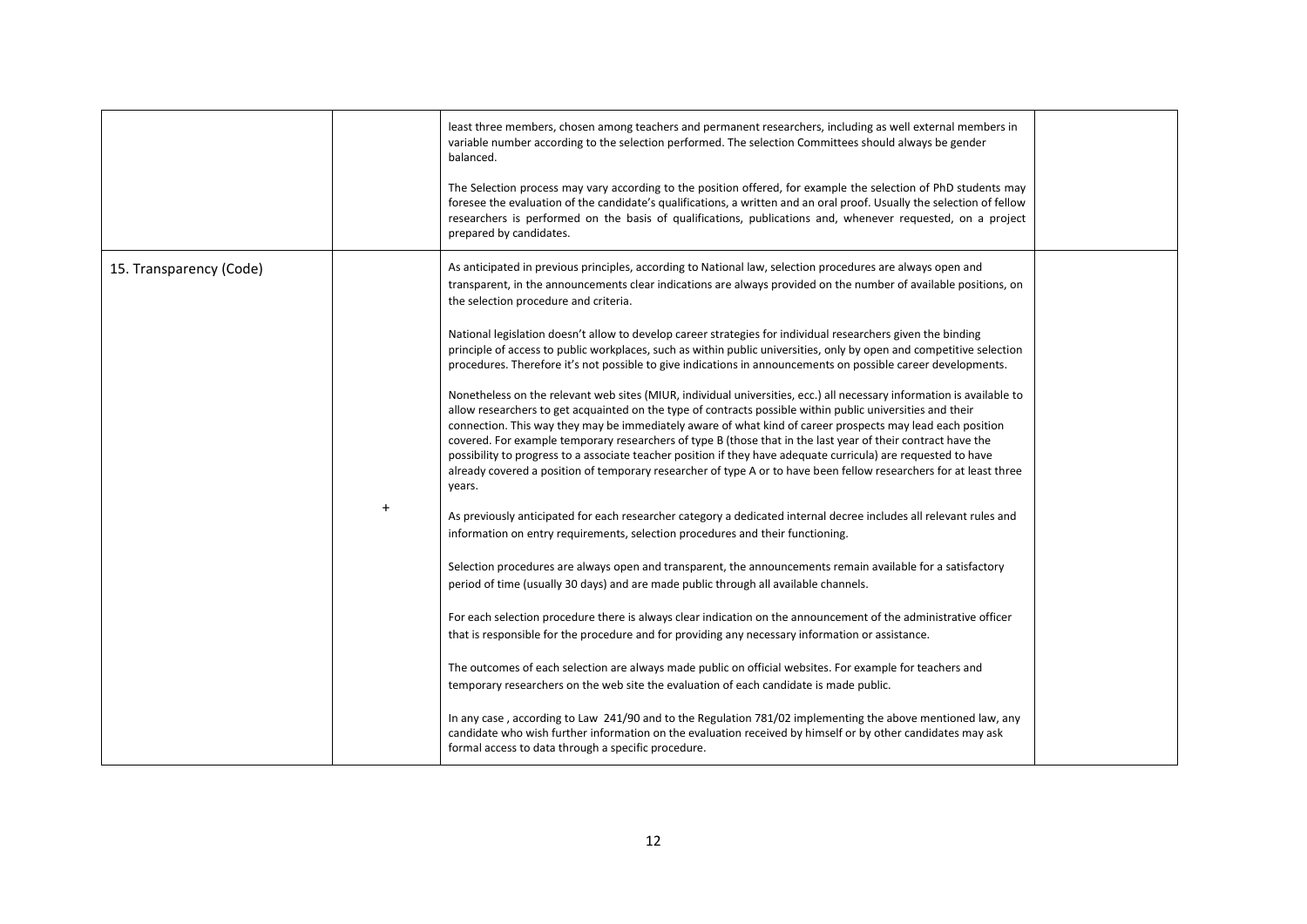| 16. Judging merit (Code)                                            | $+$ | According to National Law 240/2010 and to Leg. Decree 165/2001, candidates are selected through an open and<br>competitive selection procedure taking into account all relevant elements. In fact it's a usual practice to evaluate<br>candidate's curricula and all other relevant elements on the experience acquired by candidates, also in terms of<br>the creativity and spirit of initiative already shown by them in possible other contexts.<br>Specific provisions are in place for granting the national scientific qualification, according to Min. Decree 76/2012.<br>In this case as well selection committees take into account all skills and experiences acquired by candidates<br>formally and informally.<br>According to UNIFI internal regulation, when performing selection procedures for teachers, it's necessary for<br>selection committees to take into account the candidates' publications, research results, teaching and other<br>relevant activities previously performed.<br>For temporary researchers the internal decree acknowledges what has been established in Min. Decree 242 and<br>243/2011, foreseeing the evaluation of all relevant experiences performed by candidates.<br>For fellow researchers and PhD students it's as well common practice to take into account the global profile of the<br>candidates. |                                                                                                                                                                                                                                                                                                                                                                                                                                                                          |
|---------------------------------------------------------------------|-----|------------------------------------------------------------------------------------------------------------------------------------------------------------------------------------------------------------------------------------------------------------------------------------------------------------------------------------------------------------------------------------------------------------------------------------------------------------------------------------------------------------------------------------------------------------------------------------------------------------------------------------------------------------------------------------------------------------------------------------------------------------------------------------------------------------------------------------------------------------------------------------------------------------------------------------------------------------------------------------------------------------------------------------------------------------------------------------------------------------------------------------------------------------------------------------------------------------------------------------------------------------------------------------------------------------------------------------------------------------|--------------------------------------------------------------------------------------------------------------------------------------------------------------------------------------------------------------------------------------------------------------------------------------------------------------------------------------------------------------------------------------------------------------------------------------------------------------------------|
| Variations<br>17.<br>in<br>the<br>chronological order of CVs (Code) | $+$ | For general principles regarding selection procedure please check what has been included under principles 12 and<br>13. As anticipated national law includes general prescriptions to guarantee that selection procedures are open,<br>transparent and equitable. Furthermore it requests for candidates to be judged fairly on the basis of the overall<br>series of their experiences and qualifications.<br>Local regulation restates national principles and guarantees a fair evaluation of candidates though there are no<br>specific indications requesting not to judge unfairly candidates with unusual CVs or having experienced career<br>interruptions.                                                                                                                                                                                                                                                                                                                                                                                                                                                                                                                                                                                                                                                                                        | Existing<br>regulation<br>doesn't include specific<br>prescriptions on the<br>evaluation of candidates<br>having<br>experienced<br>career breaks or with<br>unusual career paths.<br><b>Nonetheless</b><br>the<br>principles included in<br>national law requesting<br>a fair,<br>open and<br>impartial<br>selection<br>protects such candidates<br>from any prejudice that<br>could arise from such<br>circumstances. No gap<br>therefore<br>been<br>has<br>identified. |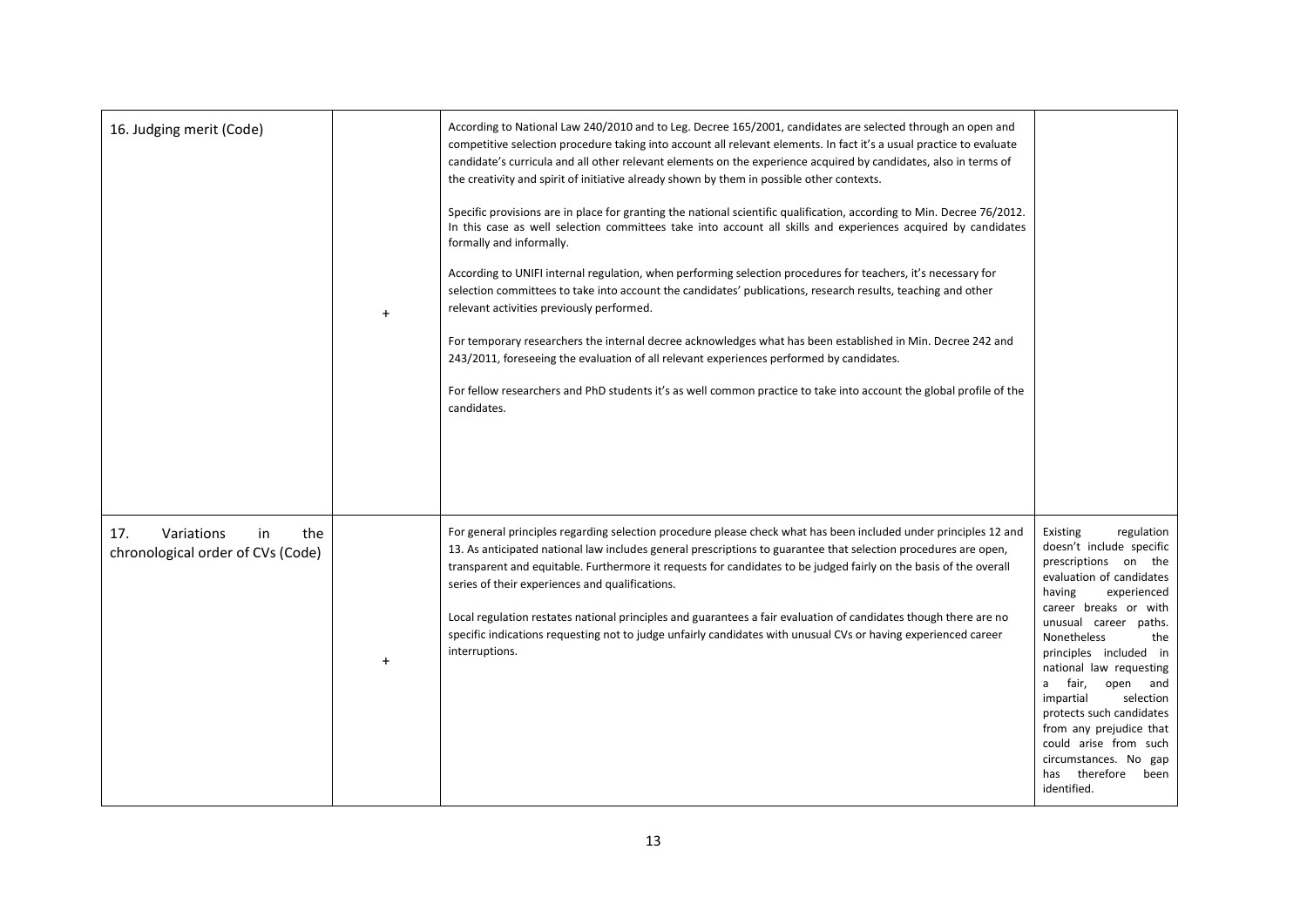| Recognition<br>mobility<br>18.<br>of<br>experience (Code) | The internationalization principle is one of the main interests that has been arising within the Italian education<br>system in the last decades. In selection procedures it has as well acquired growing importance if candidates have<br>previously performed mobility periods, considered as an added value to their global profile of mature researchers.<br>In particular for fellow researchers of type A (those recruited based on the funds provided by MIUR) one of the<br>preconditions to allow participation in recent selection procedures has been represented by mobility, i.e. having<br>performed at least 15 days of research abroad during their career.<br>For temporary researchers National Law (Ministerial Decree 243 of 2012) foresees the necessity for selection<br>Committees to duly take into account the activities performed by the candidates both in Italy and abroad.<br>As per permanent staff national scientific qualification requires appropriate experiences performed both in Italy<br>and abroad and the cooperation with foreign and international organizations and research centers as a<br>fundamental element in candidates curricula.<br>The University Internal Regulation reflects the National prescriptions. The University of Florence has made the<br>internationalization as one of its main strategic axes of intervention since several years.<br>Selection procedures duly take into account the added value of mobility performed abroad and the fruitful<br>cooperation developed or to be developed with foreign entities and research centers. |  |
|-----------------------------------------------------------|---------------------------------------------------------------------------------------------------------------------------------------------------------------------------------------------------------------------------------------------------------------------------------------------------------------------------------------------------------------------------------------------------------------------------------------------------------------------------------------------------------------------------------------------------------------------------------------------------------------------------------------------------------------------------------------------------------------------------------------------------------------------------------------------------------------------------------------------------------------------------------------------------------------------------------------------------------------------------------------------------------------------------------------------------------------------------------------------------------------------------------------------------------------------------------------------------------------------------------------------------------------------------------------------------------------------------------------------------------------------------------------------------------------------------------------------------------------------------------------------------------------------------------------------------------------------------------------------------------------|--|
| 19. Recognition of qualifications<br>(Code)               | For a throughout description of National legislation applicable in this field please check the descriptions included<br>in the previous principles, in particular from 13 to 17.<br>At local level national and international regulations and standards are fully implemented and all selection<br>committees members have the duty to know them and implement them when performing their evaluation.<br>Dedicated administrative staff is devoted to the support of these selection procedures. It is their duty to provide<br>selection committees with all relevant information on existing legislation and to update them on any new<br>regulation adopted.                                                                                                                                                                                                                                                                                                                                                                                                                                                                                                                                                                                                                                                                                                                                                                                                                                                                                                                                               |  |
| 20. Seniority (Code)                                      | As explained in the previous principles, according to National legislation all announcements of available positions<br>must contain a clear indication of the entry requirements, i.e. of the qualifications requested from candidates.<br>Such qualifications are always to be defined according to the position offered needs, both in terms of formal<br>qualification (the request for candidates to hold a degree or a Phd, ecc) and informal qualifications (having<br>acquired experience in a certain field, having performed mobility periods, ecc).<br>At local level it's common practice for selection committees to assess candidates impartially for the whole range<br>of knowledge acquired and experiences performed independently from the candidates circumstances.                                                                                                                                                                                                                                                                                                                                                                                                                                                                                                                                                                                                                                                                                                                                                                                                                        |  |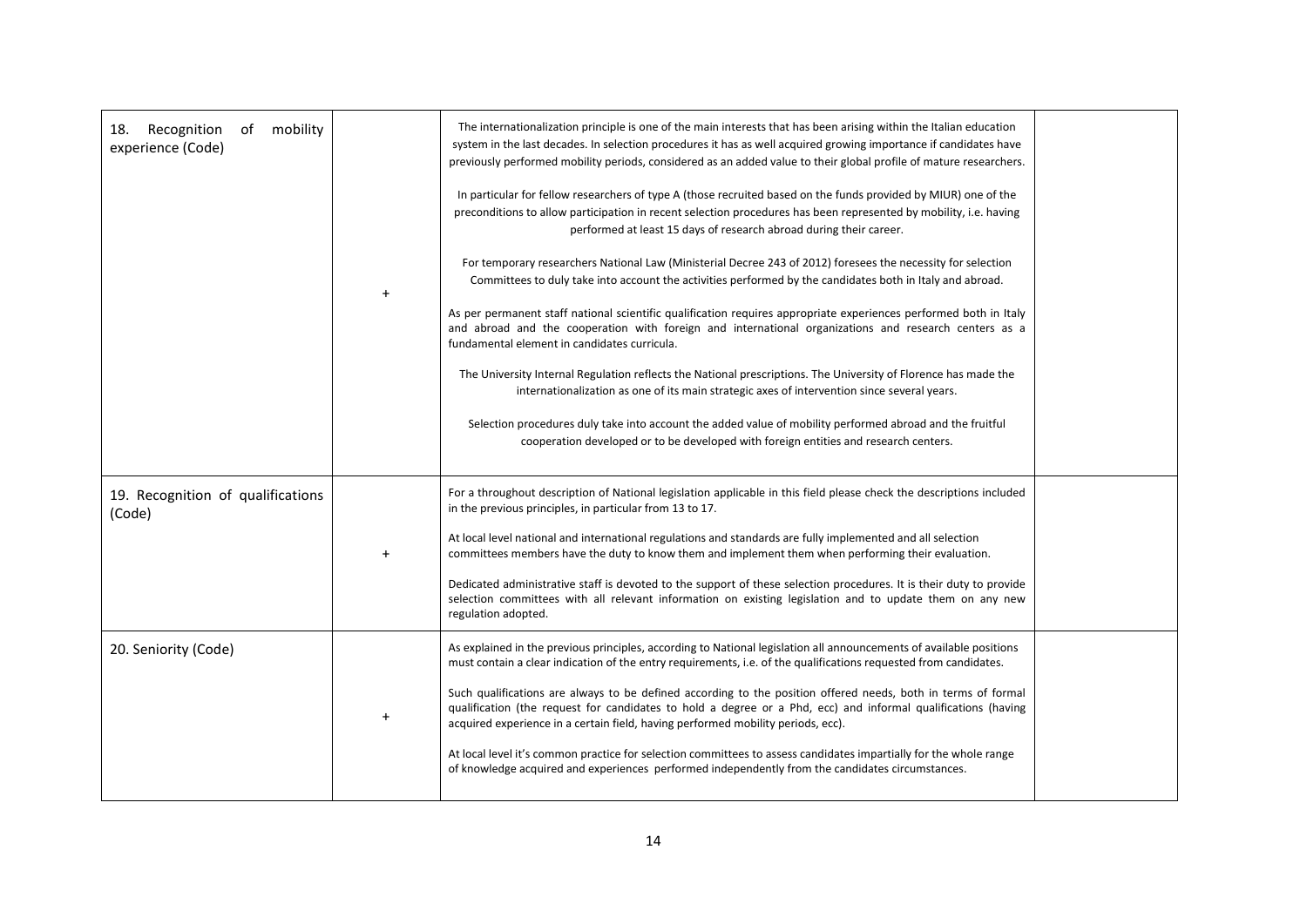|                                               |       | Furthermore, according to national prescriptions, it is forbidden to be influenced by the institution where a<br>qualification may have been obtained, the same type of qualification has always to be attributed the same level of<br>evaluation.                                                                                                                                                                                                                                             |                                                                    |
|-----------------------------------------------|-------|------------------------------------------------------------------------------------------------------------------------------------------------------------------------------------------------------------------------------------------------------------------------------------------------------------------------------------------------------------------------------------------------------------------------------------------------------------------------------------------------|--------------------------------------------------------------------|
| 21. Postdoctoral appointments<br>(Code)       |       | According to National Law 240/2010 post-doc appointments correspond in Italy to the research fellow position.<br>Access to this position is regulated by art. 22 of the above mentioned law and further detailed in the dedicated<br>regulation each University adopts in this matter.                                                                                                                                                                                                         |                                                                    |
|                                               |       | The whole duration of the grants allocated to the same person, taking into account all positions covered in<br>whatever organization, was initially limited by the national law to 4 years and has been recently extended to 6<br>years. This limitation is indeed intended to underline that these kind of positions should be intended only as a<br>transition status preparing the researcher to acquire the necessary professional skills to become mature and<br>independent researchers. |                                                                    |
|                                               | $+$   | Furthermore the national law expressly foresees the possibility to reserve part of these positions to candidates<br>holding a PhD.                                                                                                                                                                                                                                                                                                                                                             |                                                                    |
|                                               |       | As foreseen in the national law the University of Florence has adopted a dedicated internal regulation<br>on Research fellows: Rectoral Decree 654/2015<br>http://www.unifi.it/upload/sub/assegni/<br>dr_654_regolamento_2015.pdf.                                                                                                                                                                                                                                                             |                                                                    |
|                                               |       | This regulation contains all relevant guidelines on post doc positions. In reference to the selection process the<br>local regulation establishes that each selection advertisement should clearly describe the titles each candidate<br>should hold, titles corresponding at least to a master university degree or a PhD according to the kind of position<br>offered.                                                                                                                       |                                                                    |
| <b>Working Conditions and Social Security</b> |       |                                                                                                                                                                                                                                                                                                                                                                                                                                                                                                |                                                                    |
| 22. Recognition of the profession             |       | National Law 240/2010 draws the general context for the regulation of the researchers positions at whatever level<br>of the career.                                                                                                                                                                                                                                                                                                                                                            |                                                                    |
|                                               |       | As anticipated under principle 2 on ethics, according to National Law 240/2010 each university is bound to adopt<br>a code of ethics. According to UNIFI's code, it's expected from each university member to perform his/her tasks<br>professionally.<br>Each member of the university is therefore expected to recognize all colleagues at whatever career level as<br>professionals and to treat them accordingly.                                                                          |                                                                    |
| 23. Research environment                      |       | National Law guaranteeing Research Freedom to Researchers has as well among its fundamental goals to offer                                                                                                                                                                                                                                                                                                                                                                                     | The University of                                                  |
|                                               | $+/-$ | researchers adequate working conditions. The MIUR every year distributes funds to each University (FFO - fund<br>for the ordinary funding) to provide each establishment with basic resources to face as well these needs.                                                                                                                                                                                                                                                                     | Florence periodic<br>strategic plan has<br>identified among others |
|                                               |       | According to the funds available the University of Florence does its very best to guarantee to each researcher the                                                                                                                                                                                                                                                                                                                                                                             | the need to adopt a new                                            |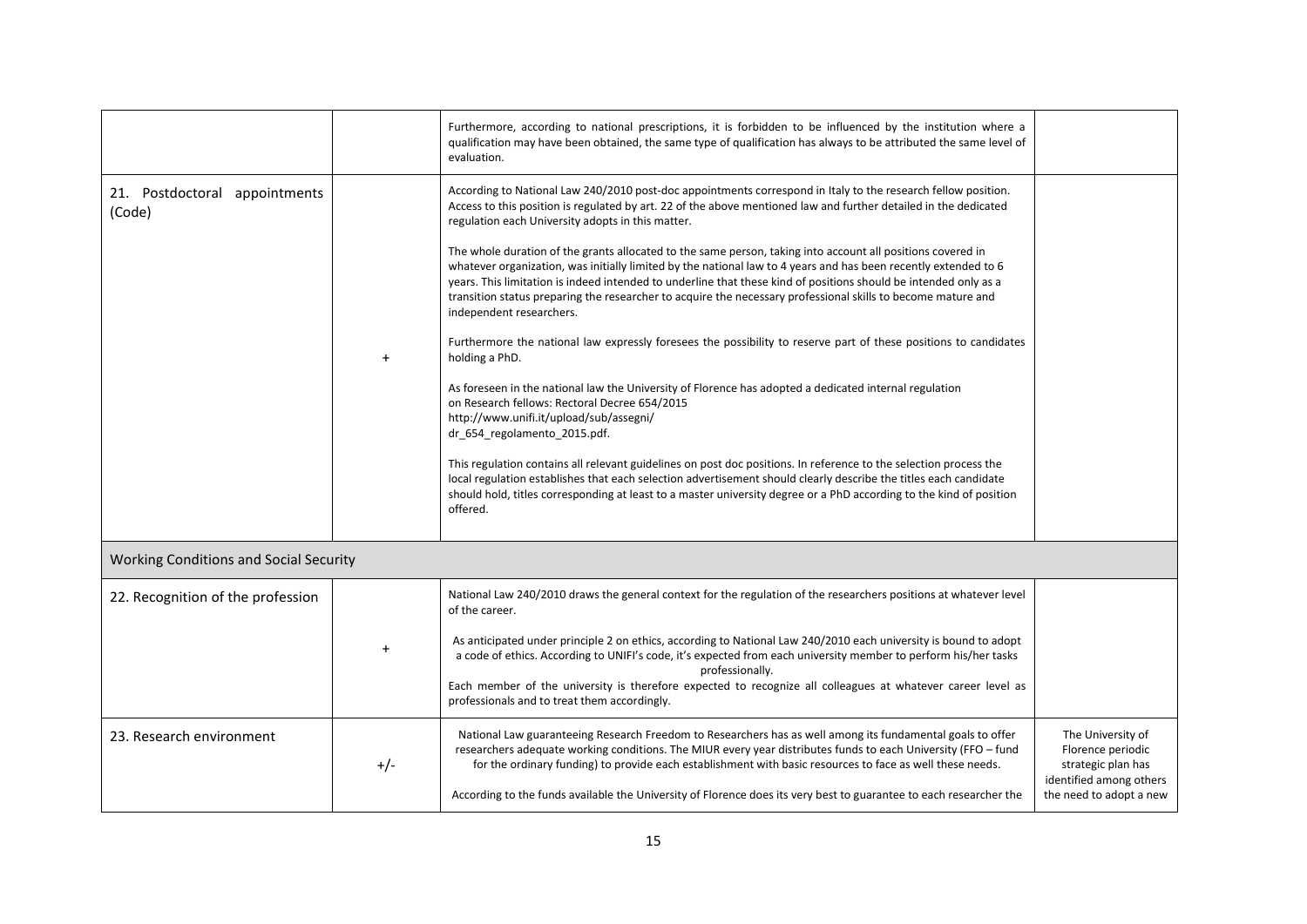|                                               |       | appropriate equipment and facilities to perform their research. However it is to be noted that the lack of available<br>funds strongly limits the University intervention.<br>The University Central Offices and each Department plan periodically the use of their resources taking into<br>account all relevant needs, nonetheless recent internal surveys have however stressed some possible<br>improvement thanks to a reallocation/reorganization of available infrastructures.<br>For health and safety issues, whenever any research implies any sort of risk (biological, chemical, for computer<br>operators, etct.) a dedicated risk assessment is elaborated (Documento Valutazione Rischi - DVR) to identify<br>appropriate and necessary measures to guarantee all personnel safety. According to national rules in this matter<br>the concerned laboratory is bound to provide its personnel with all necessary protective equipment and to take all<br>measures identified in the DVR. For detailed information on health and safety issues please check the description<br>included under principle 7.                                                                                                                                                                                                                                                                                                                                                                                                                                                                                                                                                                                                   | regulation on the use of<br>existing infrastructures.                                                                                |
|-----------------------------------------------|-------|---------------------------------------------------------------------------------------------------------------------------------------------------------------------------------------------------------------------------------------------------------------------------------------------------------------------------------------------------------------------------------------------------------------------------------------------------------------------------------------------------------------------------------------------------------------------------------------------------------------------------------------------------------------------------------------------------------------------------------------------------------------------------------------------------------------------------------------------------------------------------------------------------------------------------------------------------------------------------------------------------------------------------------------------------------------------------------------------------------------------------------------------------------------------------------------------------------------------------------------------------------------------------------------------------------------------------------------------------------------------------------------------------------------------------------------------------------------------------------------------------------------------------------------------------------------------------------------------------------------------------------------------------------------------------------------------------------------------------|--------------------------------------------------------------------------------------------------------------------------------------|
| 24. Working conditions                        |       | National legislation in Italy pays peculiar attention to promote adequate working conditions and, in so doing,<br>guarantee reasonable compromises with family needs. Existing laws take into account many different possible<br>situations.<br>To start with national Law 240/2010 in art.7 provides numerous possibilities for leave for study and scientific<br>research both nationally and internationally.<br>Furthermore all researchers can profit of existing regulation on maternity (Law 151/2001), parental leaves (Law<br>151/2001), sickness and any serious circumstance that may make necessary any interruption of the work activity.<br>In accordance with current legislation, the University has promoted the implementation of a series of initiatives<br>aimed at improving the quality of life of its researchers, with particular reference to gender issues and for<br>supporting staff, whenever necessary, in balancing family and work time, including flexible work schemes<br>(diversified and flexible hours), economic support for families, etc.<br>All researchers, including the young ones in the early stages of their career, may profit of the existing national<br>prescriptions without any prejudice to their career prospects. For example female fellow researchers, in case of<br>pregnancy have the right to a 5 months maternity leave with full salary.<br>In order to verify the satisfaction of all university personnel in combining family and work, the University of<br>Florence has recently decided to start launching periodic dedicated online surveys. According to the surveys<br>outcomes it will be possible to implement any necessary corrective measure. |                                                                                                                                      |
| 25. Stability and permanence of<br>employment | $+/-$ | National Law 240/2010 sets out the rules concerning the duration of University staff contracts for conducting<br>research. The law provides for all temporary positions (PhD, fellow researchers and temporary researchers) the<br>minimum and maximum possible duration.<br>Given the binding principle of access to public workplaces, such as within public universities, only by open and                                                                                                                                                                                                                                                                                                                                                                                                                                                                                                                                                                                                                                                                                                                                                                                                                                                                                                                                                                                                                                                                                                                                                                                                                                                                                                                             | The<br>University<br>of<br>Florence has recently<br>invested great energy in<br>activating<br>as<br>many<br>tenure track position as |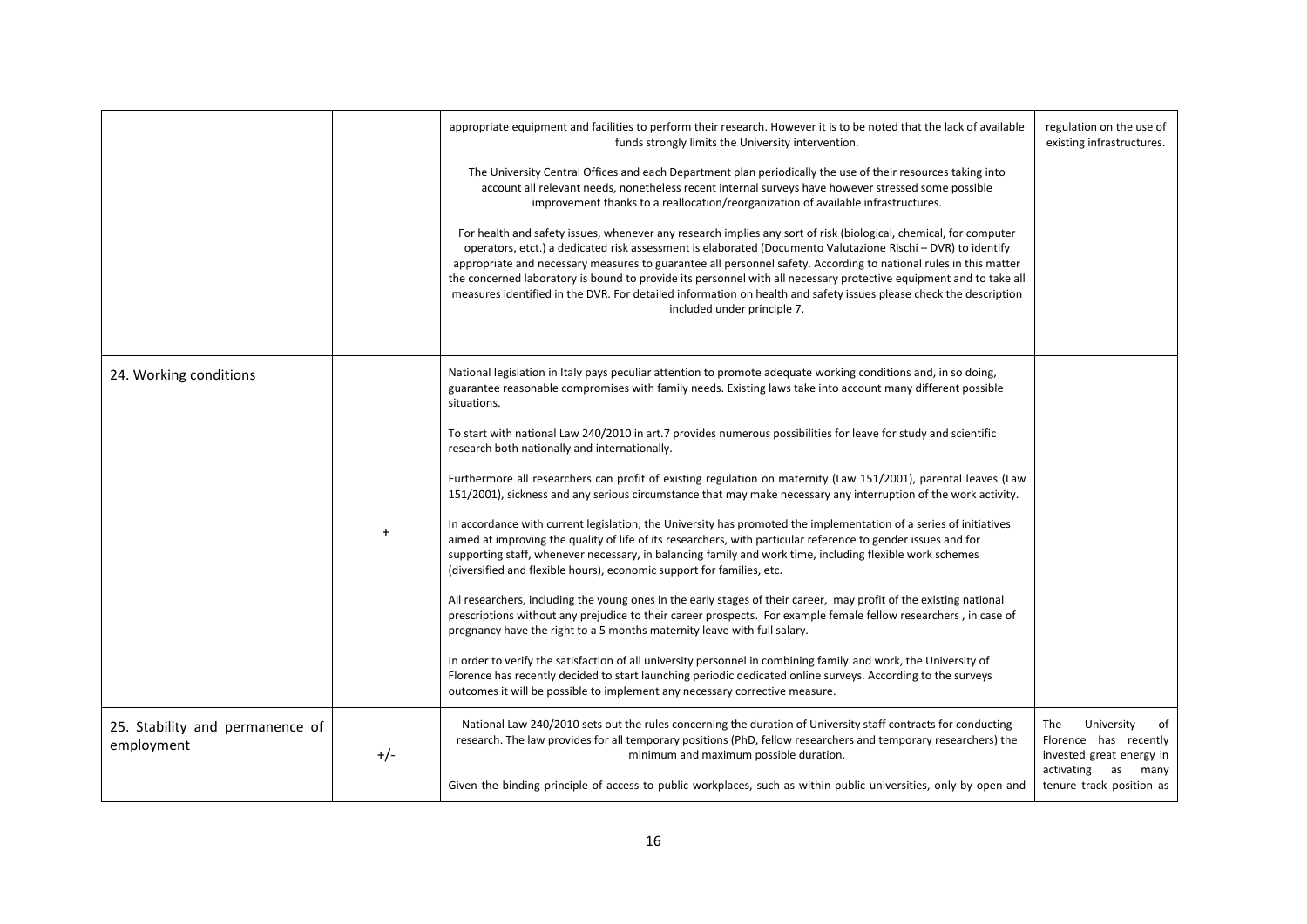|                          |       | competitive selection procedures, universities are not allowed to guarantee stability of employment. Therefore<br>national prescriptions and available funds strongly limit the number of permanent positions that may be offered.<br>For temporary positions the university applies the duration limits established at national level. Each contract<br>always specifies its duration and in so doing guarantees to the researcher a period of stability to complete the<br>foreseen research program.<br>A recent decree from the Italian MIUR (Decreto Ministeriale 28 dicembre 2015 n. 963) has also foreseen the<br>possibility of direct access to permanent positions to researchers having been awarded grants within specific<br>excellence programmes (such as ERC grants). This has introduced a new possibility of access to permanent<br>positions.                                                                                                                                                                                                                                                                                                                                                                                                                                                                                                                                                                                                                                                                                                                                                                                                                                                                                                                                                                                                                                                                                                                     | allowed at national level<br>according<br>to<br>its<br>situation.<br>Furthermore a first pilot<br>call has been promoted<br>support<br>to<br>young<br>researchers with the<br>university<br>internal<br>resources.                          |
|--------------------------|-------|--------------------------------------------------------------------------------------------------------------------------------------------------------------------------------------------------------------------------------------------------------------------------------------------------------------------------------------------------------------------------------------------------------------------------------------------------------------------------------------------------------------------------------------------------------------------------------------------------------------------------------------------------------------------------------------------------------------------------------------------------------------------------------------------------------------------------------------------------------------------------------------------------------------------------------------------------------------------------------------------------------------------------------------------------------------------------------------------------------------------------------------------------------------------------------------------------------------------------------------------------------------------------------------------------------------------------------------------------------------------------------------------------------------------------------------------------------------------------------------------------------------------------------------------------------------------------------------------------------------------------------------------------------------------------------------------------------------------------------------------------------------------------------------------------------------------------------------------------------------------------------------------------------------------------------------------------------------------------------------|---------------------------------------------------------------------------------------------------------------------------------------------------------------------------------------------------------------------------------------------|
| 26. Funding and salaries | $+/-$ | Salaries and social security provisions are regulated in Italy at national level.<br>For each researcher category the national law establishes the applicable salary levels. In particular for teachers<br>and permanent researchers, the salaries are established by categories, according to the level of career attained<br>and updated, whenever necessary.<br>For fellow researchers, following the indications provided by National Law 240/10 art. 22, each year a dedicated<br>Min. Decree establishes the minimum and maximum level of remuneration.<br>For PhD students, a periodic Min. Decree establishes the applicable level of remuneration.<br>As far as social security is concerned teachers and permanent researchers enjoy, according to national legislation,<br>full social security assistance (including sickness, unemployment, maternity, parental leaves, retirement and so<br>on).<br>Young researchers, namely fellow researchers and PhD students, can profit of "Gestione Separata INPS", a form of<br>social security coverage intended for temporary workers or workers in peculiar situations guaranteeing<br>nonetheless the basic social security coverage, including sickness and maternity benefits.<br>The University of Florence implements the National legislation guaranteeing to all its researchers wages and<br>salaries in line with existing rules.<br>For example for maternity leaves all researchers have the right to enjoy the national prescription of five months<br>suspension of their working activities upon delivery. During this period of time researchers receive full salary paid<br>partly by INPS and partly by the University.<br>The University internal regulation allows as well to its researchers to interrupt their working activities, while<br>keeping their workplace, for a period of time up to five years for documented serious circumstances (such as<br>serious illnesses, family problems, ecc.). | It is without saying that<br>the wages of<br>researchers in Italy are<br>still significantly lower<br>than in most European<br>countries. Nonetheless<br>the University of<br>Florence is not in a<br>position to modify such<br>situation. |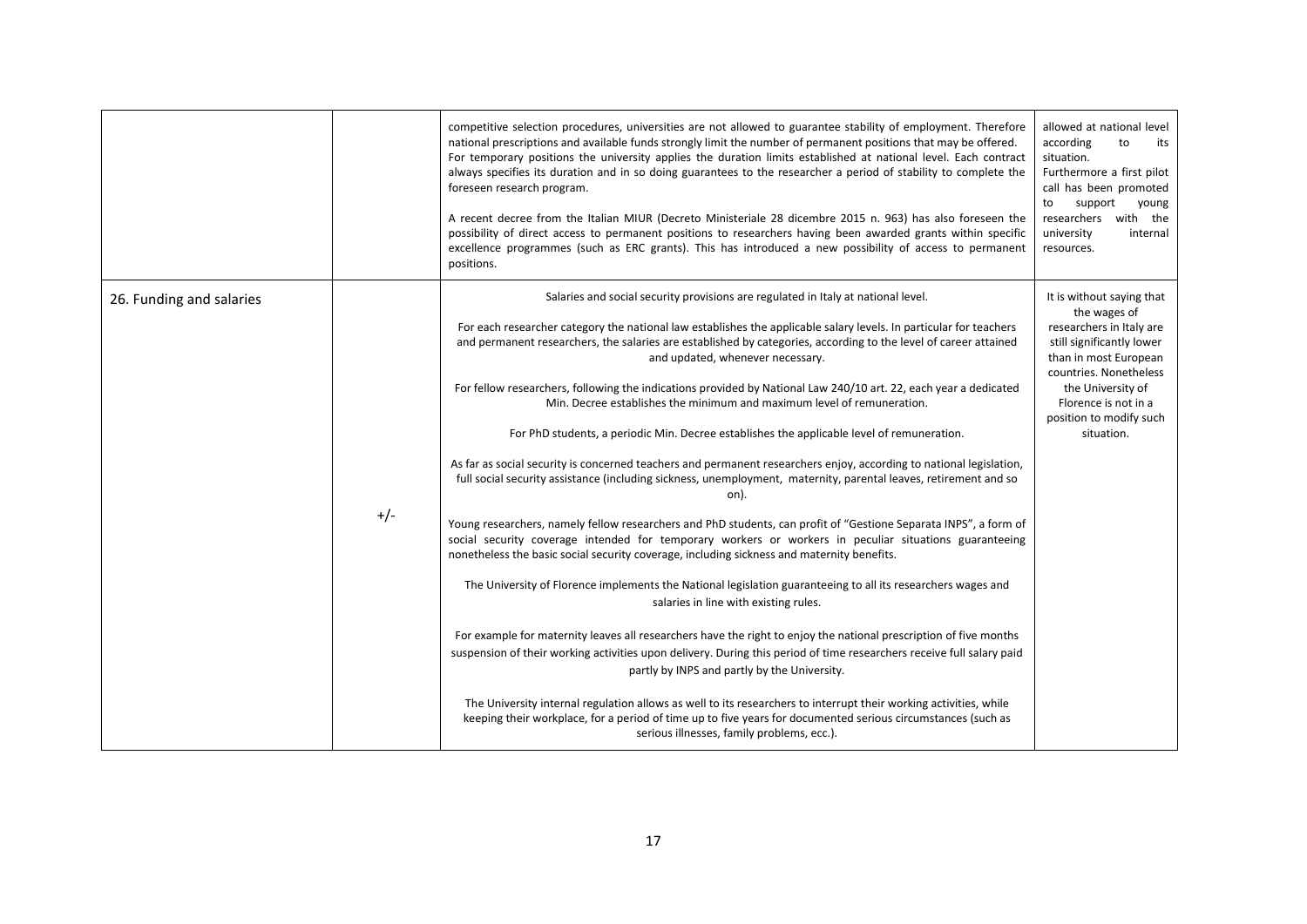| 27. Gender balance     |           | Non discrimination is one of the most important principles included in the Constitution of the Italian Republic that<br>foresees in Article 3 that "All citizens have equal social dignity and are equal before the law, without distinction of<br>sex, race, language, religion, political opinion, personal and social conditions.[]"<br>According to art 7 of Leg. Decree 165/01 men and women in public administration are always to be offered equal<br>opportunities at the stage of recruitment (on this issue to be seen as well art. 35) and throughout the entire work<br>relationship lifetime.<br>According to art. 57 of Leg. Decree 165/01, as modified by Law 183/2010 art. 21, public administrations have to<br>create internal Committees for the promotion of equal opportunities, of workers welfare and of non-<br>discrimination. These committees should be constituted on the basis of an adequate gender balance with<br>propositional, consultative and monitoring tasks.<br>According to the University of Florence Statute art. 3 on fundamental rights, the University must perform its<br>activities always promoting equal opportunities for men and women and fighting against any possible kind of<br>discrimination.<br>As foreseen in Law 183/2010 art.21, the Statute art. 22 establishes a Central Committee for Guaranteeing and<br>promoting equal opportunities, workers' welfare and non-discrimination (CUG).<br>The Committee functioning is aimed at the guarantee of the welfare and equal opportunities of workers,<br>removing any possible direct or indirect discrimination based on gender, age, disability, religion, race, sexual<br>orientation or gender identity.<br>According to the University General Regulation art. 53 (Rector Decree 819/13) the Committee prepares every<br>year by March 30th a detailed report on the status of implementation of the principal of parity, equal<br>opportunities, workers welfare and fight against any form of discrimination, moral or psychological violence or<br>mobbing on the workplace. The Report is addressed to the Rector and to the Governing Bodies of the University<br>and published on the web site. |  |
|------------------------|-----------|------------------------------------------------------------------------------------------------------------------------------------------------------------------------------------------------------------------------------------------------------------------------------------------------------------------------------------------------------------------------------------------------------------------------------------------------------------------------------------------------------------------------------------------------------------------------------------------------------------------------------------------------------------------------------------------------------------------------------------------------------------------------------------------------------------------------------------------------------------------------------------------------------------------------------------------------------------------------------------------------------------------------------------------------------------------------------------------------------------------------------------------------------------------------------------------------------------------------------------------------------------------------------------------------------------------------------------------------------------------------------------------------------------------------------------------------------------------------------------------------------------------------------------------------------------------------------------------------------------------------------------------------------------------------------------------------------------------------------------------------------------------------------------------------------------------------------------------------------------------------------------------------------------------------------------------------------------------------------------------------------------------------------------------------------------------------------------------------------------------------------------------------------------------------------------------------------------------------|--|
| 28. Career development | $\ddot{}$ | National legislation doesn't allow to develop career strategies for individual researchers given the binding<br>principle of access to public workplaces, such as within public universities, only by open and competitive selection<br>procedures.<br>According to art. 1 of Law 43/2005 Universities are requested to provide each year a multiyear program detailing<br>theirs needs of permanent or temporary staff, including the use of staff mobility. In so doing they make public<br>their recruitment strategy and allow researchers to get familiar with the positions that are going to be made<br>available.<br>As anticipated, each year the University adopts a multiyear personnel recruitment plan, including the strategy of<br>recruitment for temporary and permanent staff.                                                                                                                                                                                                                                                                                                                                                                                                                                                                                                                                                                                                                                                                                                                                                                                                                                                                                                                                                                                                                                                                                                                                                                                                                                                                                                                                                                                                                       |  |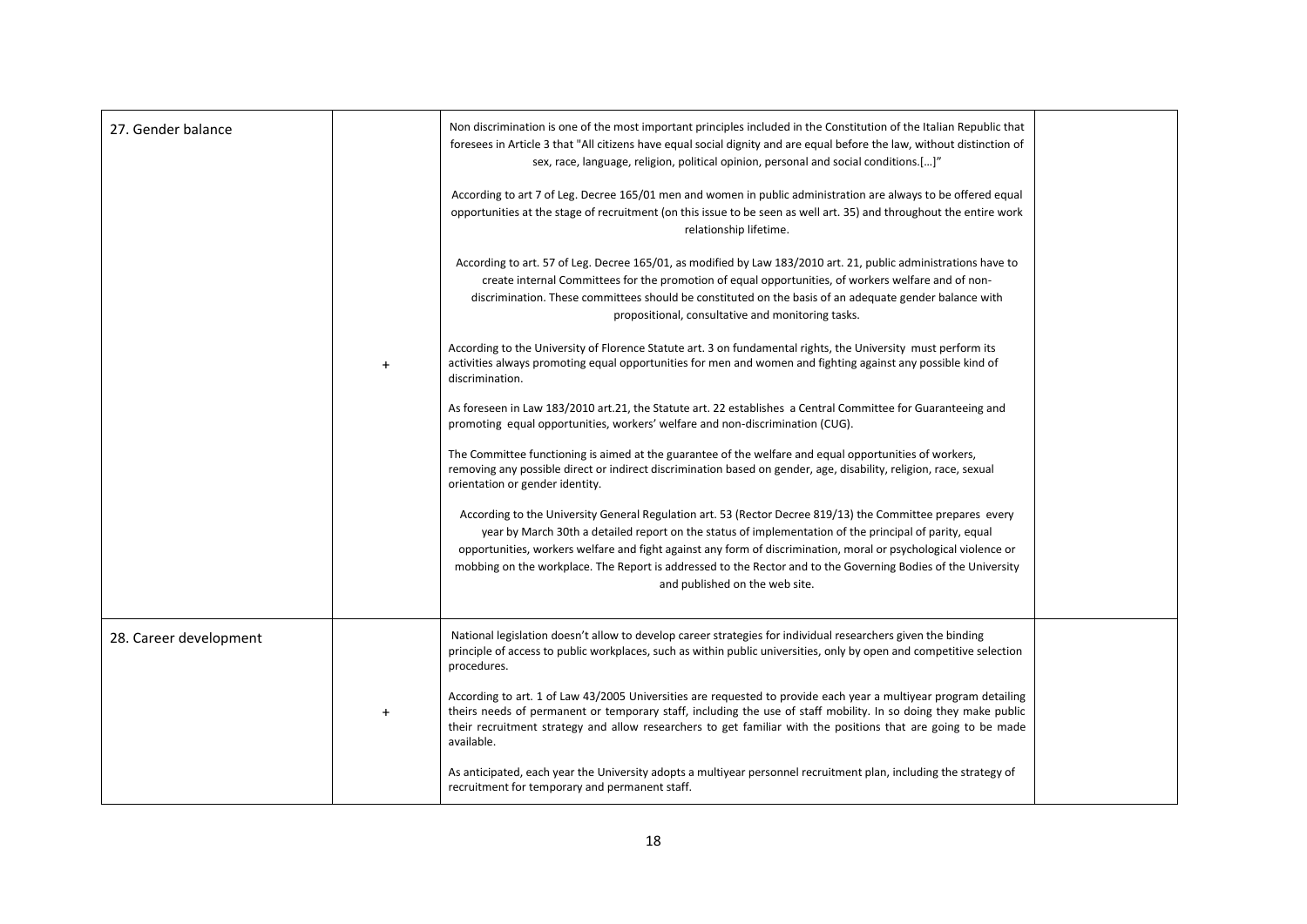|                       |       | It's expected that supervisors help young researchers to get acquainted with the possible available positions and<br>guide them in sorting out the most suitable selections to take part into.<br>Furthermore the Job Placement Office plays a fundamental role in connecting PhD students and any other<br>interested student with the labor market. Further info in this matter is given under principle 30.                                                                                                                                                                                                                                                                                                                                                                                                                                                                                                                                                                                                                                                                                                                                                                                                                                                                                                                                                                                                                                                                                                                                                                                                                                                                                                                                                                                                                                                                                                                                                                                                                                                                                                                                                                                                                                                                                                                                                                                                                                                                                                                                                                                                                                                                                                                                                                                                                                                                                                                                                                                                                                                                                                                                      |                                                                                                                     |
|-----------------------|-------|-----------------------------------------------------------------------------------------------------------------------------------------------------------------------------------------------------------------------------------------------------------------------------------------------------------------------------------------------------------------------------------------------------------------------------------------------------------------------------------------------------------------------------------------------------------------------------------------------------------------------------------------------------------------------------------------------------------------------------------------------------------------------------------------------------------------------------------------------------------------------------------------------------------------------------------------------------------------------------------------------------------------------------------------------------------------------------------------------------------------------------------------------------------------------------------------------------------------------------------------------------------------------------------------------------------------------------------------------------------------------------------------------------------------------------------------------------------------------------------------------------------------------------------------------------------------------------------------------------------------------------------------------------------------------------------------------------------------------------------------------------------------------------------------------------------------------------------------------------------------------------------------------------------------------------------------------------------------------------------------------------------------------------------------------------------------------------------------------------------------------------------------------------------------------------------------------------------------------------------------------------------------------------------------------------------------------------------------------------------------------------------------------------------------------------------------------------------------------------------------------------------------------------------------------------------------------------------------------------------------------------------------------------------------------------------------------------------------------------------------------------------------------------------------------------------------------------------------------------------------------------------------------------------------------------------------------------------------------------------------------------------------------------------------------------------------------------------------------------------------------------------------------------|---------------------------------------------------------------------------------------------------------------------|
| 29. Value of mobility | $-/-$ | The value of mobility is widely recognized within the Italian public education system. Among other modifications<br>the University reform introduced by Law 240/2010 has as well supported this dimension through different<br>measures. Here below a few examples.<br>At national level, the MIUR has introduced the possibility of mobility of permanent researchers and teachers<br>among different Italian institutions. These exchanges should allow, without undermining the correct functioning<br>of the interested institutions, researchers to better profit of the added value of mobility.<br>The internationalization principle, as anticipated under point 18, has been one of the main interests within the<br>Italian education system in the last decades. The Italian Agency for the Evaluation of the Quality of Research<br>(ANVUR) uses to measure, among other indicators, the mobility of permanent staff of universities. In particular in<br>the evaluation Process of the Quality of Research (VQR) the outgoing mobility of teachers and researchers who<br>performed research abroad continuously for more than 3 months in the previous seven years is considered as a<br>fundamental indicator of internationalization.<br>Furthermore the level of internationalization of each university (measured for example on the basis of the<br>mobility performed by their staff or by the number of collaborations promoted with foreign entities) is one of the<br>criteria for the distribution by MIUR of the FFO, the fund for the ordinary funding.<br>It is one of the main strategic goals of each university to develop its own strategy to promote the value of<br>mobility. The University of Florence on an annual basis adopts an internationalization plan and support with its<br>own funds the mobility of incoming and outgoing personnel.<br>One of the main instruments to attain this goal is the mobility of the staff. According to the category each<br>Researcher belongs to, specific instruments are put in place to promote their mobility. The Erasmus program<br>cover almost all categories allowing both teachers and PhD students to perform periods of study and research<br>abroad in reputable European partners.<br>Many possibilities are offered as well thanks to the funding provided by other European programs such the Marie<br>Curie Actions that offer many kind of mobility opportunities for researchers at all stages of career.<br>In general PhD students is the category that is probably offered the most opportunities in this field. It's in fact<br>widely recognized that performing mobility is a key element in the training of early stage researchers, as<br>underlined as well in the recent reorganization of PhD courses introduced by National Law 240/2010 and by the<br>Min. Decree 45/2013 implementing the law 240. These laws have strongly promoted the creation of international<br>PhD courses, i.e. courses based on the cooperation of different entities throughout the world, and on the<br>exchange of PhD students among these organizations. | UNIFI strategic plan for<br>2016/2018 has taken<br>into account the need to<br>mobiity<br>promote<br>opportunities. |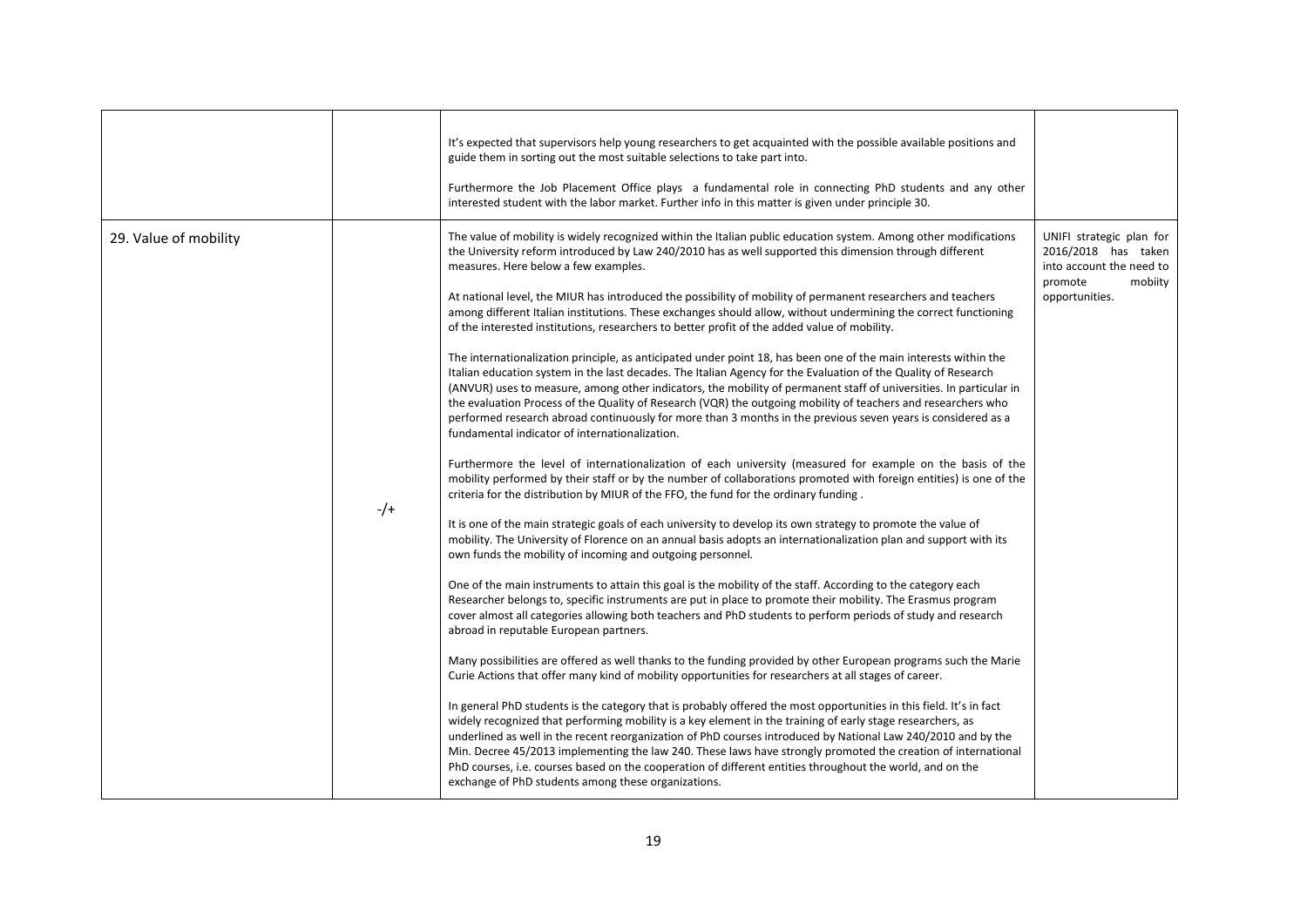|                                  |           | However internal practice shows that other researchers such as post-docs have much less opportunities to<br>perform mobility periods as confirmed by the questionnaire administered to UNIFI researchers. Respondents have<br>strongly underlined the importance of transnational mobility rating it as one of the most important aspects to be<br>addressed. Approximately 40% of the interviews stressed the need of some improvement on access to mobility<br>opportunities.                                                                                                                                                                                                                                                                                                                                                                                                                                                                                                                                                                                                                                                                                                                                                                                                                                                                                                                                                                                                                       |  |
|----------------------------------|-----------|-------------------------------------------------------------------------------------------------------------------------------------------------------------------------------------------------------------------------------------------------------------------------------------------------------------------------------------------------------------------------------------------------------------------------------------------------------------------------------------------------------------------------------------------------------------------------------------------------------------------------------------------------------------------------------------------------------------------------------------------------------------------------------------------------------------------------------------------------------------------------------------------------------------------------------------------------------------------------------------------------------------------------------------------------------------------------------------------------------------------------------------------------------------------------------------------------------------------------------------------------------------------------------------------------------------------------------------------------------------------------------------------------------------------------------------------------------------------------------------------------------|--|
| 30. Access to career advice      | $\ddot{}$ | Access to advice for future career choices is regulated at local level within the limits provided by the National<br>Legislation.<br>Within the University of Florence it has been created since several years a centre called CSAVRI, whose main<br>activity field is the technology transfer and innovation promotion and the support to the valorization of research.<br>This centre is particularly specialized in promoting the relationship between the university of Florence and the<br>region in which it is established, i.e. promoting constant relationships with society, local administrations and local<br>enterprises to maximize the impact and the usefulness of the training and research activities performed within<br>the University.<br>In this context the centre offers as well a service of career advising, career counseling organizing career days and<br>labs involving post graduate students and young researchers to make them aware about the opportunities and<br>career prospects available, guiding as well them in the choice of further qualifications they may acquire within the<br>University.<br>The University offers as well a Job placement support intended to give to interested parties (usually post graduate<br>students and young researchers) appropriate support for their career choices. The service includes:<br>Counseling<br>Job training<br>Relationship with the labor market<br>Development of personal enterprise and entrepreneurship |  |
| 31. Intellectual Property Rights |           | In addition to what has already been described for principle 3 on "Professional Responsability"<br>Italian national legislation provides a framework for intellectual property rights.<br>In the Civil Code specific rules are in place on Authorship in the Book V.<br>Furthermore the legislative decree of 10 February 2005, n.30 contains fundamental rules on patents, the Royal<br>Decree 21 June 1941, n. 929 on brands and Law 633/1941 on copyrights.<br>On 15th December 2015 the European Parliament has as well adopted a new Regulation on the Community Trade<br>Mark that will come to belong to national legislation to be respected in this field.<br>The protection of research results foreseen by national legislation, is restated by UNIFI Regulation on outcomes of<br>research (Rectoral Decree 595 2013).<br>Each researcher by contractual obligation is bound to perform his/her research activity respecting the principles                                                                                                                                                                                                                                                                                                                                                                                                                                                                                                                                               |  |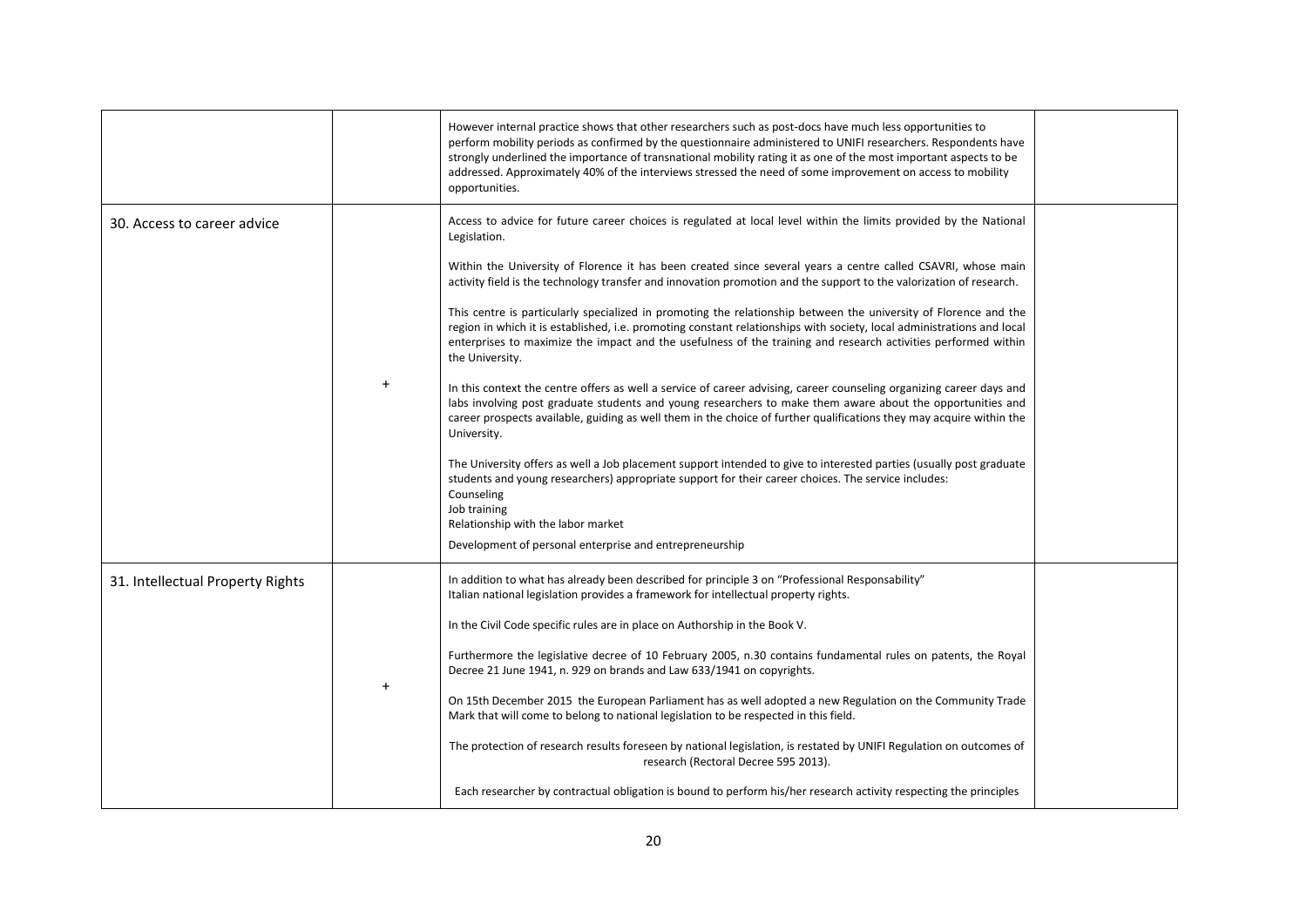|                   |           | of intellectual property rights and copyright.                                                                                                                                                                                                                                                                                                                                                |  |
|-------------------|-----------|-----------------------------------------------------------------------------------------------------------------------------------------------------------------------------------------------------------------------------------------------------------------------------------------------------------------------------------------------------------------------------------------------|--|
|                   |           | Rectoral Decree 605 of 5 giugno 2013 on research and teaching activities commissioned by third parties in art. 6<br>deals with the Ownership of research results also in this situation of joint research.                                                                                                                                                                                    |  |
|                   |           | UNIFI is endowed with an office on intellectual property rights that was recently implemented. Actually the office<br>is endowed with four units of personnel and besides intellectual property issues deals as well with joint labs and<br>commercial research activities performed on behalf of a third party.                                                                              |  |
|                   |           | The University of Florence organizes as well periodic training sessions for young researchers on these issues<br>(http://www.unifi.it/vp-5971-brevettare-a-unifi.html#eventi).                                                                                                                                                                                                                |  |
|                   |           | It is to be noted that at national level there is a lack of legislation regarding the protection of unpublished works.<br>UNIFI, in order to solve this issue, has promoted a dedicated internal repository IRIS that, among others, requests<br>to all Phd students publication of their PhD thesis in order to guarantee and protect their copyrights and the<br>recognition of authorship. |  |
|                   |           | UNIFI has as well an internal editor service named FUP to allow researchers for the easy publication of their<br>works. The FUP functioning is in line with the DOI system, thus enhancing the protection of digital works.                                                                                                                                                                   |  |
| 32. Co-authorship |           | In addition to what has already been described for principle 3 on "Professional Responsability" and for principle<br>31 on "Intellectual Property Rights" Italian national legislation provides a framework as well for Joint Ownership.                                                                                                                                                      |  |
|                   |           | In the Civil Code specific rules are in place on Joint Ownership in Book III, Title V, artt. from 1100 to 1139.                                                                                                                                                                                                                                                                               |  |
|                   | $\ddot{}$ | For internal regulation rules on these issues please check what has been included under principle 31. In fact UNIFI<br>internal regulation in this domain include both rules on intellectual property rights and on co-authorship.                                                                                                                                                            |  |
|                   |           | In particular Rectoral Decree 593 2013 in article 7 includes specific provisions on co-authorship according to<br>which, in case of joint inventions, both inventors rights are to be protected and respected.                                                                                                                                                                                |  |
| 33. Teaching      |           | According to National Law 240/2010, article 6, ordinary and associate teachers and permanent researchers are<br>bound to devote part of their working time to teaching, mentoring and giving support to students and young<br>researchers for at least 350 hours per year (for part time teachers at least 200 hours).                                                                        |  |
|                   | $-/-$     | According to national law 210/1998 doctoral candidates may be involved in limited and integrative teaching<br>activities, in order not to affect their research activities.                                                                                                                                                                                                                   |  |
|                   |           | No such principle applies to fellow researchers who should devote themselves entirely to their research duties.                                                                                                                                                                                                                                                                               |  |
|                   |           | The University didactic regulation include all relevant and operative rules on the organization of teaching, of<br>degree courses, their running and the tasks to be performed.                                                                                                                                                                                                               |  |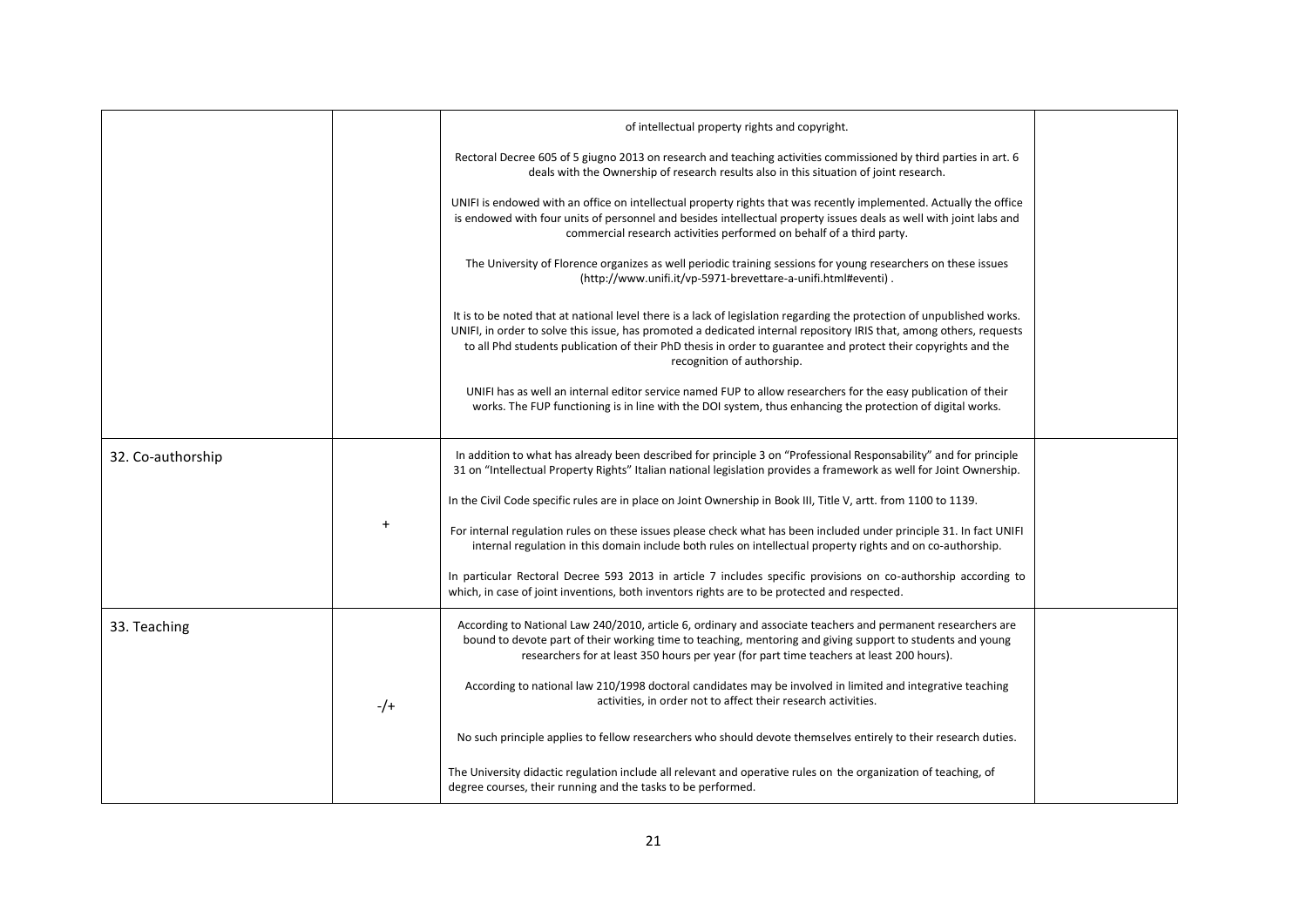|                                                 |           | As per the effort researchers should devote to teaching duties, national law art.6 provisions are reflected in the<br>local regulation.<br>Rectoral Decree 1111/2014 restates the national principle for temporary researchers to perform each year at<br>least 350 hours of mentoring, tutoring and teaching activities (at least 200 hours for part-time researchers).<br>According to Rectoral Decree 670/2013, art. 17 point 4, PhD Students are allowed to perform limited teaching<br>activities, as part of their research project. However, in order not to represent a prejudice to the smooth running<br>of their research activities, a maximum limit of 40 hours per year of teaching activities has been established.<br>The survey administered has stressed that approximately 40% of the interviewees feel somewhat dissatisfied with<br>the preparation they receive to perform teaching activities, though this issue has not been identified as one of the<br>most urgent to be addressed.                                                                                                                                                                                         |  |
|-------------------------------------------------|-----------|-------------------------------------------------------------------------------------------------------------------------------------------------------------------------------------------------------------------------------------------------------------------------------------------------------------------------------------------------------------------------------------------------------------------------------------------------------------------------------------------------------------------------------------------------------------------------------------------------------------------------------------------------------------------------------------------------------------------------------------------------------------------------------------------------------------------------------------------------------------------------------------------------------------------------------------------------------------------------------------------------------------------------------------------------------------------------------------------------------------------------------------------------------------------------------------------------------|--|
| 34. Complains/appeals                           |           | National Law 240/2010 provides for the establishment of a University Disciplinary Committee, in accordance with<br>the principle of peer review and debate.<br>Art. 20 of the Statute of the University of Florence establishes the creation of a Disciplinary Committee nominated<br>by the University Senate.<br>This Disciplinary Committee is in charge of the investigation stage of the University administration disciplinary<br>procedures and it delivers binding opinions on the validity of the disciplinary action and eventually on the penalty<br>to be issued.<br>Furthermore the University Statute establishes as well a so called "Garante dei Diritti" a citizen reputed for his/her<br>impartiality and independence of judgment. Every member of the University may address his/her complaints to<br>this figure. The Garante, after having verified the situation with all involved parties, provides his/her advice on the<br>matter and suggests, whenever necessary, the activation of an official disciplinary procedure.                                                                                                                                                   |  |
| 35. Participation in decision-<br>making bodies | $\ddot{}$ | National law leaves to the autonomy of each University internal regulation the definition of the terms of<br>participation of its researchers in the foreseen decision-making bodies, within the limits fixed by National Law<br>240/2010.<br>In accordance to national law the Statute and the General University Regulation establish the governance<br>structure of the University and the Composition of its governing bodies.<br>The structure of the University of Florence is based upon departments. It's within such structures that researchers<br>perform their activities.<br>The Departments are ruled by a Director and by a Board including all teachers and permanent researchers of the<br>department concerned, along with representatives of fellow researchers, PhD students (in addition to students<br>and administrative staff).<br>At the central level the Senate is the governing body that represents the community of researchers. It is<br>composed of permanent teachers representing each scientific field of the university of Florence. These teachers<br>are elected within each Department by all permanent researchers and teachers (each one contributing to the |  |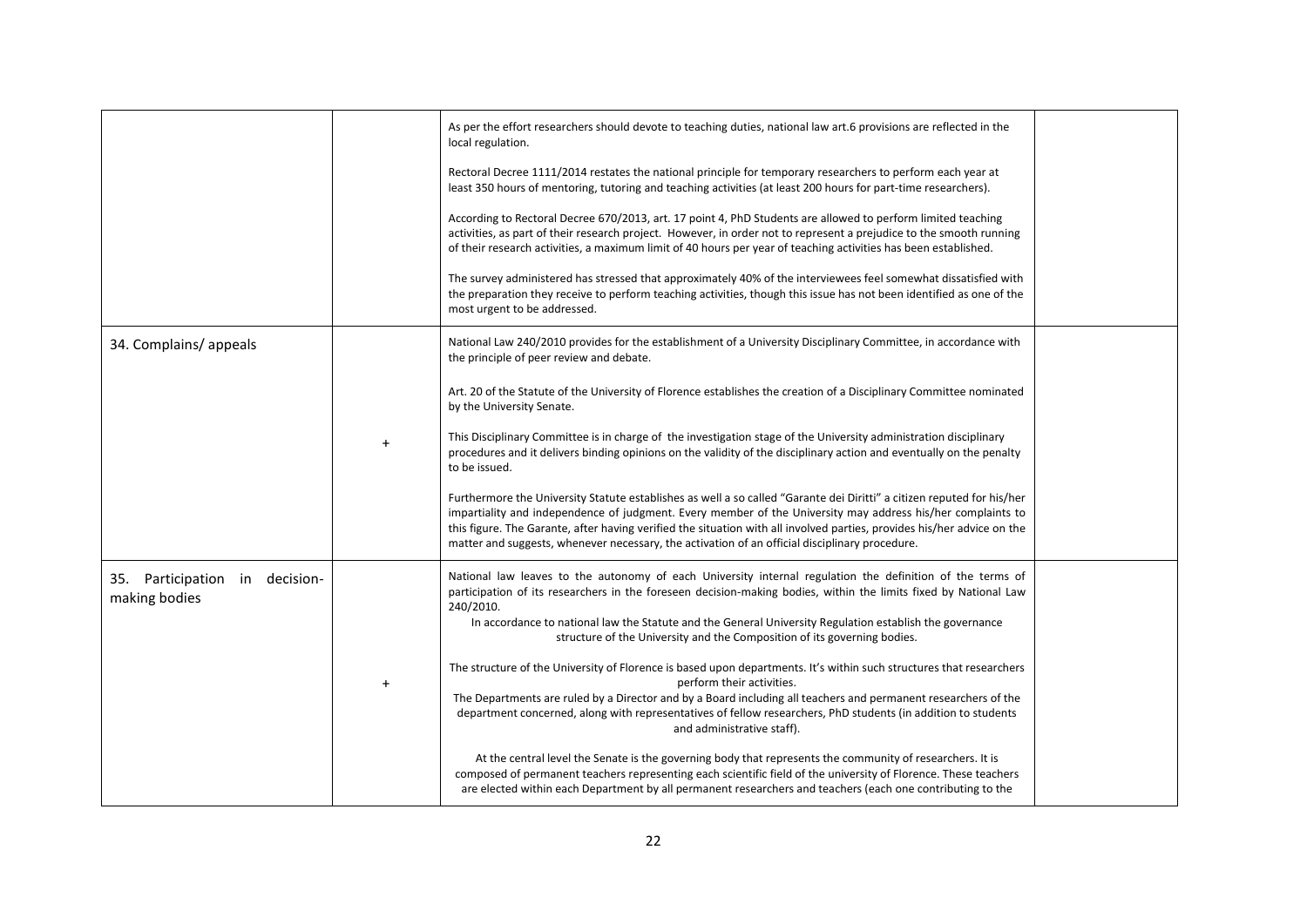|                                          |       | nomination of the representative within the category he belongs to). Furthermore the Senate includes one<br>representative of temporary researchers democratically elected by the members of this category and five<br>students.                                                                                                                                                                                                                                                                                                                                                                                                                                                                                                                                                                                                                                                                                                                                                                                                                                                                                                                                                                                                                                                                                                                                                                                                                                                                                                                                                                                                                                                                                                                                                                                                                                                      |  |
|------------------------------------------|-------|---------------------------------------------------------------------------------------------------------------------------------------------------------------------------------------------------------------------------------------------------------------------------------------------------------------------------------------------------------------------------------------------------------------------------------------------------------------------------------------------------------------------------------------------------------------------------------------------------------------------------------------------------------------------------------------------------------------------------------------------------------------------------------------------------------------------------------------------------------------------------------------------------------------------------------------------------------------------------------------------------------------------------------------------------------------------------------------------------------------------------------------------------------------------------------------------------------------------------------------------------------------------------------------------------------------------------------------------------------------------------------------------------------------------------------------------------------------------------------------------------------------------------------------------------------------------------------------------------------------------------------------------------------------------------------------------------------------------------------------------------------------------------------------------------------------------------------------------------------------------------------------|--|
| <b>Training and Development</b>          |       |                                                                                                                                                                                                                                                                                                                                                                                                                                                                                                                                                                                                                                                                                                                                                                                                                                                                                                                                                                                                                                                                                                                                                                                                                                                                                                                                                                                                                                                                                                                                                                                                                                                                                                                                                                                                                                                                                       |  |
| 36. Relation with supervisors            | $\pm$ | In the Italian context only early stage researchers (i.e. PhD students and fellow researchers) are attributed a<br>supervisor. It is in fact considered that the concept of having a supervisor is not adequate for more experienced<br>researchers who have already attained professional maturity and independence in this field.<br>The identification of the supervisor, the relationship between the supervisor and the researcher and all other<br>issues that may arise on this matter is regulated locally by each university, though the principles included in the<br>national law and previously described may be applied as well to this relationship.<br>According to the Internal Regulation on PhD Courses (Rectoral Decree 670/2013) each PhD candidate works under<br>the supervision of an academic tutor, to whom he/she reports regularly on the progress of the research. At the<br>end of each year the doctoral candidate is required to submit a detailed report on the activities performed.<br>Approval of the submitted report is mandatory to proceed with the PhD course. Admission to the final PhD thesis<br>discussion depends as well on the approval of the research activities developed during the PhD course.<br>According to the Internal Regulation - Rectoral Decree 654/2015, fellow researchers develop their activities under<br>the supervision of a dedicated tutor. As a contractual obligation they are requested to submit reports on the<br>activities performed every six months plus a final report on the global outcomes of the fellowship.<br>Besides compulsory reports the supervisor is the main reference for each early stage researcher. Through a day to<br>day interaction with the supervisor each researcher receives constant advice, guidance and support in the<br>definition and development of his/her research. |  |
| 37. Supervision and managerial<br>duties |       | The duty of supervision is a reputable activity that it is normally expected permanent researchers constantly<br>perform.<br>Senior researchers may propose themselves on a voluntary basis as supervisors or they may be identified to<br>perform this task, usually by the board of the concerned department.<br>In any case the supervisor is requested to have satisfactory specific scientific knowledge and competence to<br>supervise a young researcher.<br>Furthermore it's strongly appreciated for these mentors to have as well previous experience in the training of<br>researchers.<br>The typical tasks of the supervisors have been described under principle 36 and are further detailed under<br>principle 40.                                                                                                                                                                                                                                                                                                                                                                                                                                                                                                                                                                                                                                                                                                                                                                                                                                                                                                                                                                                                                                                                                                                                                     |  |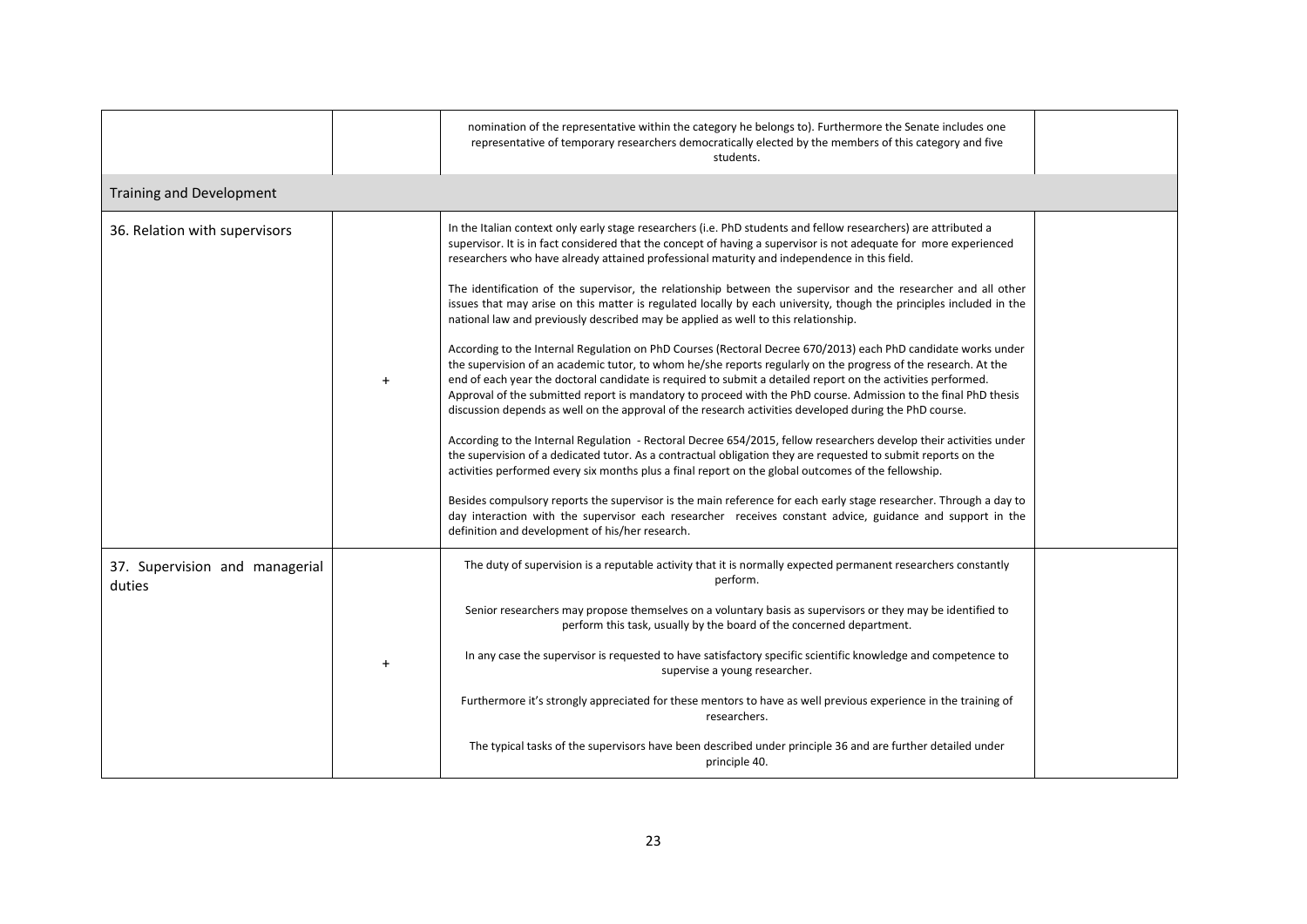| Professional<br>38.<br>Continuing<br>Development              | $+$       | Strengthening and updating his own skills are common practices within Universities<br>According to the stage of career considered different strategies are in place to promote life-long learning<br>opportunities.<br>It's common practice in any case for Departments to periodically organize formal occasion of training such as<br>seminars, conferences, symposia and workshops for both upgrading and disseminating knowledge and skills.<br>In recent years the University of Florence has as well promoted the creation of e-learning platforms to allow<br>acquisition of new skills in a more interactive and efficient way.<br>If for PhD students is common practice to profit of formal learning occasions such as courses, for other already<br>skilled researchers, from fellow researchers till teachers, it's necessary to profit of more specific and personalized<br>learning instruments.                                                                                                                                                |  |
|---------------------------------------------------------------|-----------|---------------------------------------------------------------------------------------------------------------------------------------------------------------------------------------------------------------------------------------------------------------------------------------------------------------------------------------------------------------------------------------------------------------------------------------------------------------------------------------------------------------------------------------------------------------------------------------------------------------------------------------------------------------------------------------------------------------------------------------------------------------------------------------------------------------------------------------------------------------------------------------------------------------------------------------------------------------------------------------------------------------------------------------------------------------|--|
| 39. Access to research training<br>and continuous development | $\ddot{}$ | Strengthening and updating his own skills are common practices within Universities.<br>As anticipated under principle 30 promoting continuous development of skills and competences in view as well to<br>employability is one of the main tasks of CSAVRI, the university centre for the valorization of research.<br>This centre among other initiatives promotes the so called "In progress entrepreneurship and work" including the<br>career advice services previously described along with numerous initiatives to promote life-long learning through<br>formal and informal training.                                                                                                                                                                                                                                                                                                                                                                                                                                                                 |  |
| 40. Supervision                                               | $+$       | National law 240/2010 includes, as previously explained, basic national rules in this field.<br>As explained under principle 36 in the Italian context only early stage researchers (i.e. PhD students and fellow<br>researchers) are attributed a supervisor. Furthermore each supervisor is identified according to his/her knowledge<br>and experience.<br>Both Rectoral Decree 670/2013 for PhD Students and Rectoral Decree 654/2015<br>for fellow researchers provide specific guidelines on the attribution of a dedicated supervisor to each early stage<br>researcher.<br>The researcher is informed about the attributed supervisor at the very beginning of the fellowship and the<br>supervisor represents for the whole duration of the fellowhisp his/her main contact point.<br>It's important to note that in the case of Phd students each senior teacher may participate only in the governing<br>board of one PhD school at a time at national level so that to guarantee they have enough time and attention to<br>devote to their tasks. |  |
| Any additional issues                                         |           |                                                                                                                                                                                                                                                                                                                                                                                                                                                                                                                                                                                                                                                                                                                                                                                                                                                                                                                                                                                                                                                               |  |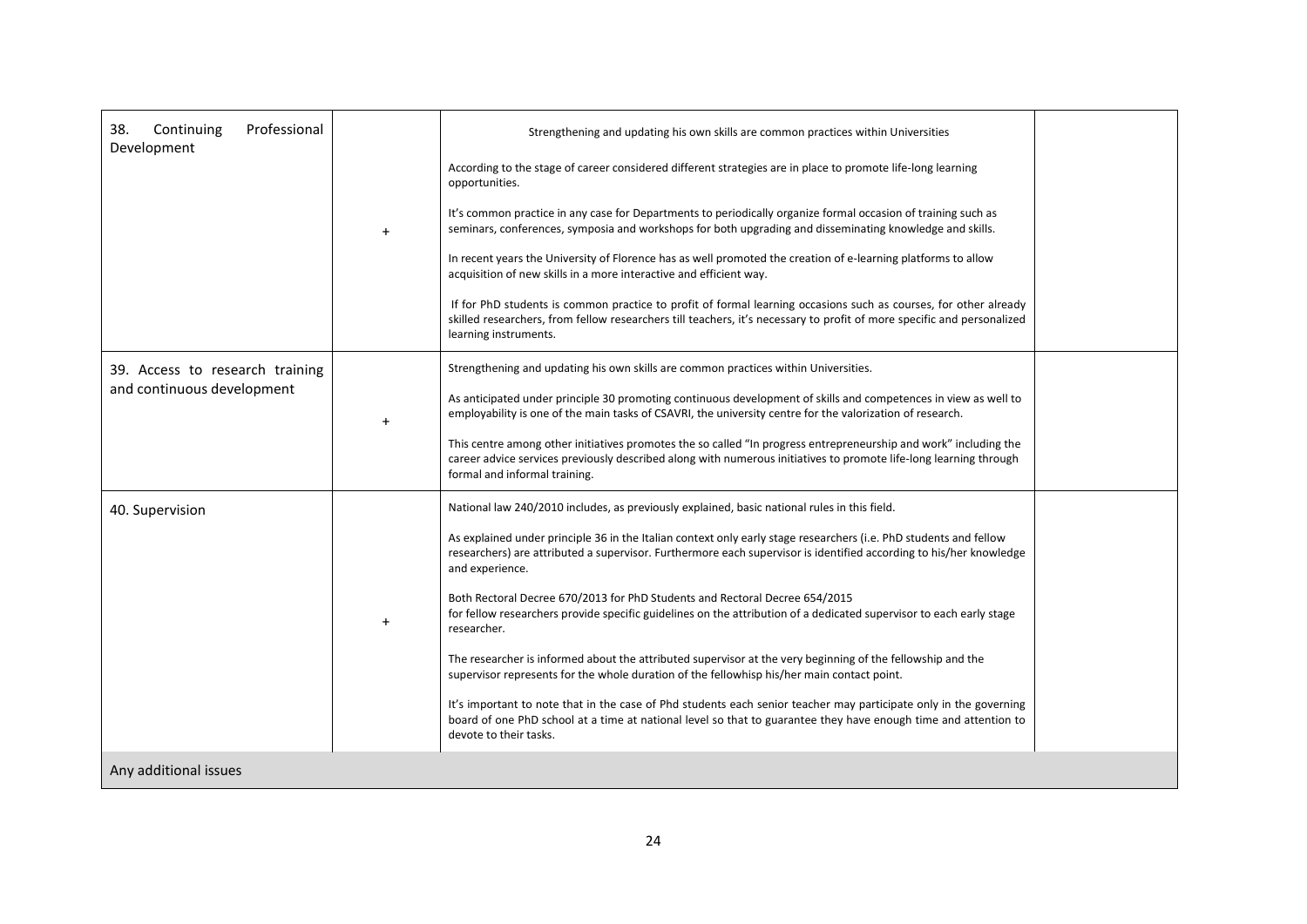# **Template 1 – Annex: Open, Transparent and Merit-based Recruitment Check-list<sup>3</sup>**

*OTM-R checklist for organisations*

|                                                                                                                 | Open         | Trans-<br>parent | Merit-<br>based | Answer:<br>++ Yes, completely<br>+/-Yes, substantially<br>-/+ Yes, partially<br>-- No | Suggested indicators (or form of measurement)                                                                                                                                                                                                                                                                                                                                                                                                |
|-----------------------------------------------------------------------------------------------------------------|--------------|------------------|-----------------|---------------------------------------------------------------------------------------|----------------------------------------------------------------------------------------------------------------------------------------------------------------------------------------------------------------------------------------------------------------------------------------------------------------------------------------------------------------------------------------------------------------------------------------------|
| OTM-R system                                                                                                    |              |                  |                 |                                                                                       |                                                                                                                                                                                                                                                                                                                                                                                                                                              |
| 1. Have we published a version of our OTM-R policy<br>online (in the national language and in English)?         | $\mathsf{x}$ | X                | X               | $+/-$                                                                                 | http://www.unifi.it/vp-2377-reclutamento-concorsi-<br>selezioni.html<br>The information at the moment is available only in<br>the national language.                                                                                                                                                                                                                                                                                         |
| 2. Do we have an internal guide setting out clear OTM-R<br>procedures and practices for all types of positions? | $\mathsf{x}$ | x                | x               | $+/-$                                                                                 | http://www.unifi.it/vp-2377-reclutamento-concorsi-<br>selezioni.html<br>At the link provided for each category of available<br>positions (fellow researchers, researchers, teachers,<br>ecc.) all relevant information on our OTM-R<br>procedures and practices is available.<br>The information at the moment is available only in<br>the national language.<br>Last update: 28 <sup>th</sup> March 2017                                    |
| 3. Is everyone involved in the process sufficiently trained<br>in the area of OTM-R?                            | $\mathsf{x}$ | X                | x               | $+/-$                                                                                 | The University of Florence identifies on an annual<br>basis the training needs of all its personnel and<br>prepares training plans including compulsory and<br>free training courses. The personnel is then free to<br>express specific training needs and to propose on an<br>individual basis training courses that may be useful<br>for them to attend. The lack of available funds may<br>represent however a constraint in this matter. |
| 4. Do we make (sufficient) use of e-recruitment tools?                                                          | X            | X                |                 | $-/-$                                                                                 | The University of Florence is implementing the use                                                                                                                                                                                                                                                                                                                                                                                           |

*<sup>3</sup> <http://ec.europa.eu/euraxess/index.cfm/services/researchPolicies>*

 $\overline{a}$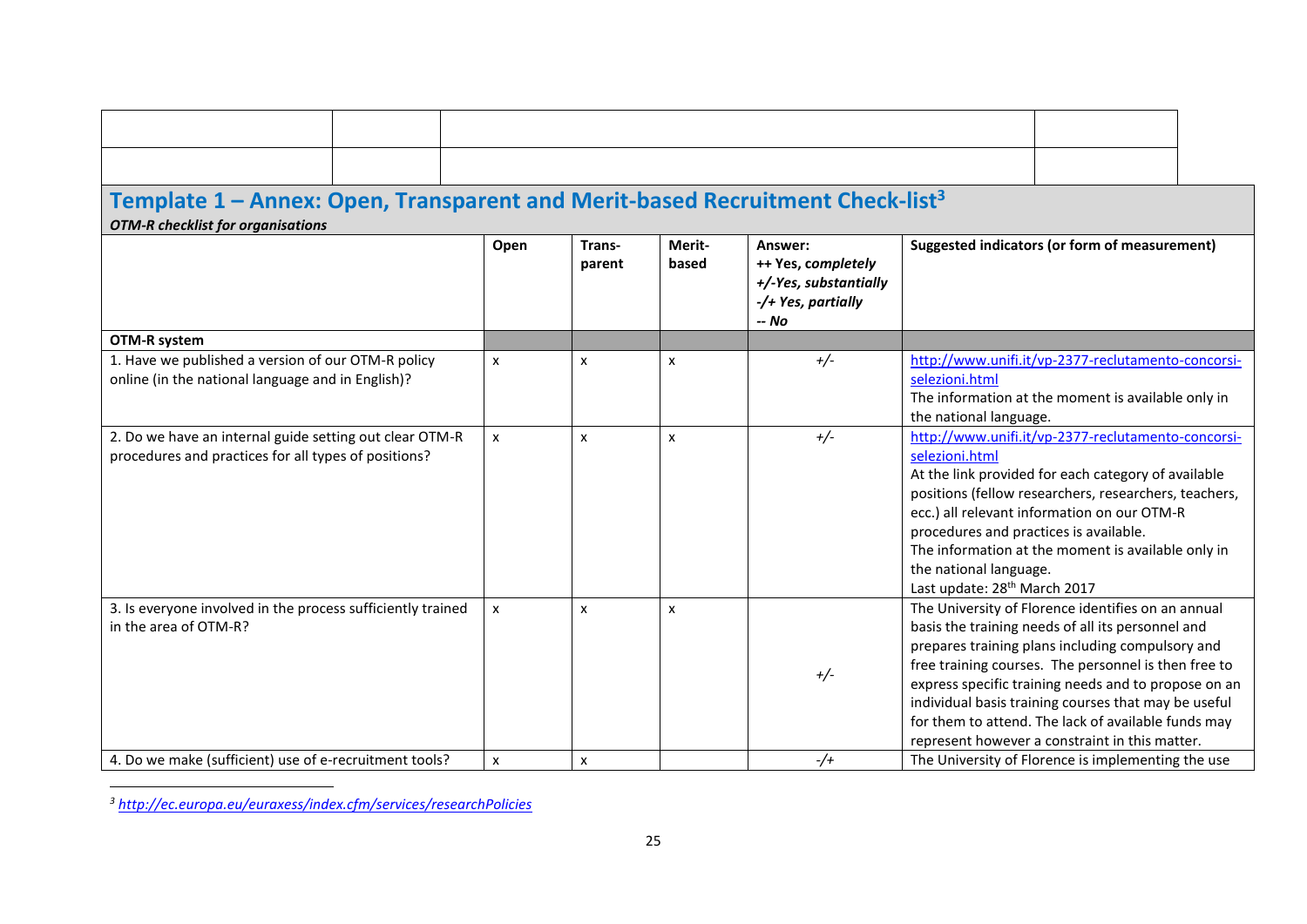|                                                                                                                   |                |                |              |                | of e-recruitment tools for PhD and fellow<br>researchers recruitment processes                                                                                                                                                                                                                                                                                                                                                                                                                                                                                                                                                                                                  |
|-------------------------------------------------------------------------------------------------------------------|----------------|----------------|--------------|----------------|---------------------------------------------------------------------------------------------------------------------------------------------------------------------------------------------------------------------------------------------------------------------------------------------------------------------------------------------------------------------------------------------------------------------------------------------------------------------------------------------------------------------------------------------------------------------------------------------------------------------------------------------------------------------------------|
| 5. Do we have a quality control system for OTM-R in<br>place?                                                     | $\pmb{\times}$ | X              | X            | $\overline{+}$ | Compliance with laws, rules and procedures is<br>ensured by an internal Office for<br>Oversight, Transparency and the Prevention of<br>Corruption                                                                                                                                                                                                                                                                                                                                                                                                                                                                                                                               |
| 6. Does our current OTM-R policy encourage external<br>candidates to apply?                                       | x              | $\pmb{\times}$ | X            | $\overline{+}$ | As per prevision of Law 240, art.24 c.6, all selection<br>procedures are open also to foreign applicants.<br>The University of Florence offers, in addition,<br>positions exclusively dedicated to foreign<br>researchers (L.240, art.18 c.4).                                                                                                                                                                                                                                                                                                                                                                                                                                  |
| 7. Is our current OTM-R policy in line with policies to<br>attract researchers from abroad?                       | $\pmb{\times}$ | $\pmb{\times}$ | $\mathsf{x}$ | $-$ /+         | All positions are available to citizens of the<br>EU(clearly stated in any selection advertisement)<br>and to other nationals if compatible with Article 38<br>of D.lgs. 165/2001. However, advertisements are<br>currently published only in the Italian language on<br>UNIFI website and in the Official Journal of the<br>Italian Republic.<br>Selection advertisements to be published also in<br>English on UNIFI website and on EURAXESS.<br>Future trends in the share of applicants from abroad<br>will be used as indicator of effectiveness.<br>In addition the University of Florence is involved in<br>the Rita Levi Montalcini Programme for young<br>researchers. |
| 8. Is our current OTM-R policy in line with policies to<br>attract underrepresented groups?                       | x              | $\mathsf{x}$   | X            | $\overline{+}$ | Trend in the share of applicants show an equal<br>distribution between men and women. Gender<br>balance in the selection committees is mandatory.                                                                                                                                                                                                                                                                                                                                                                                                                                                                                                                               |
| 9. Is our current OTM-R policy in line with policies to<br>provide attractive working conditions for researchers? | $\mathsf{x}$   | X              | X            |                | Positive and increasing trend in the share of foreign<br>applicants applying to our organisation proves the                                                                                                                                                                                                                                                                                                                                                                                                                                                                                                                                                                     |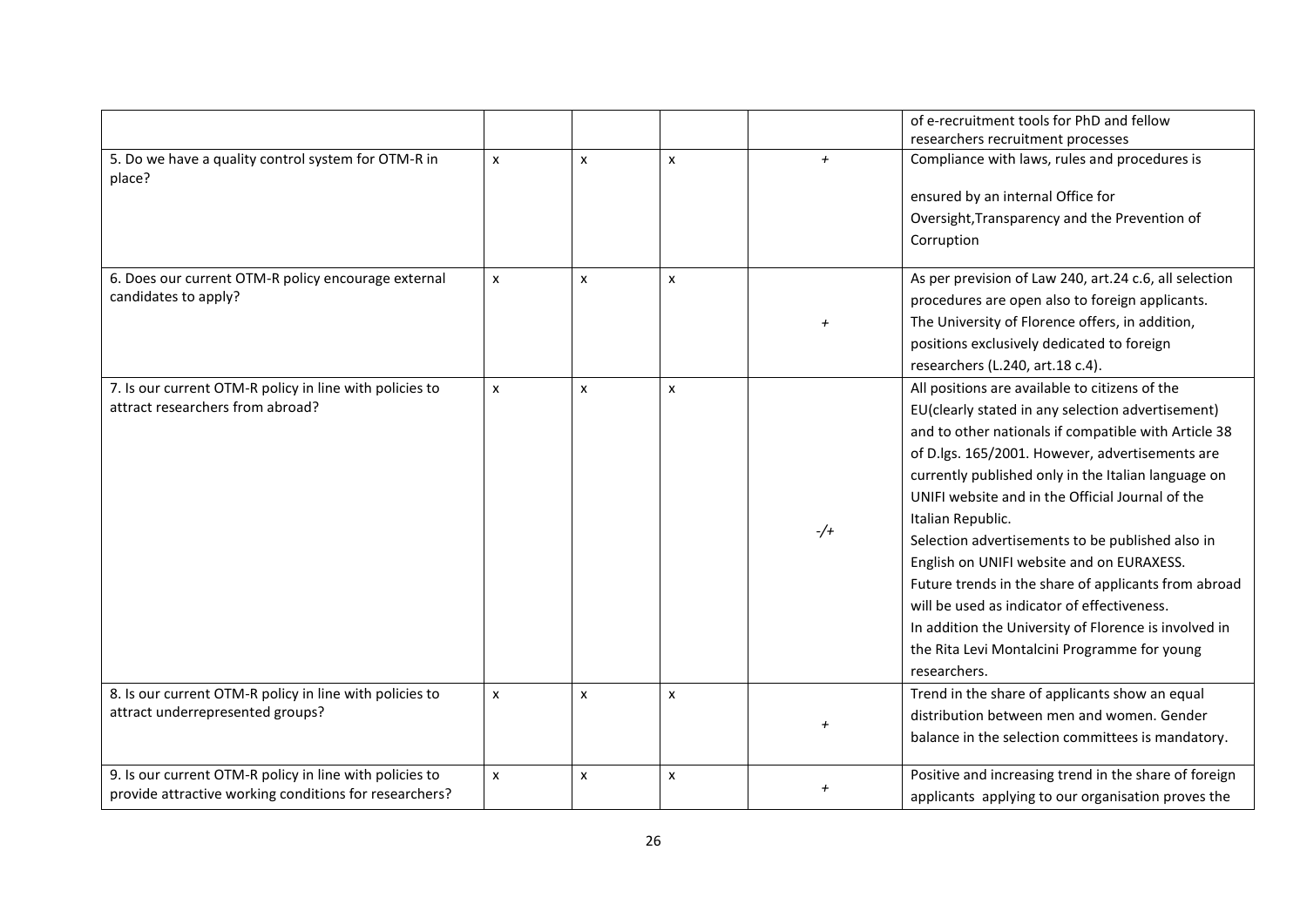|                                                                                                                                                                                                           |                           |              |                | attractivity of working conditions in the University of<br>Florence.<br>Our University offers inside infrastructures<br>operating in the excellence of European research<br>field (Lens, Cerm, Da-Vinci biobank)                                                                                                                                                                                                                        |
|-----------------------------------------------------------------------------------------------------------------------------------------------------------------------------------------------------------|---------------------------|--------------|----------------|-----------------------------------------------------------------------------------------------------------------------------------------------------------------------------------------------------------------------------------------------------------------------------------------------------------------------------------------------------------------------------------------------------------------------------------------|
| 10. Do we have means to monitor whether the most<br>suitable researchers apply?                                                                                                                           |                           |              | $+/-$          | In Italy the Ministry for Education, University and<br>Research (MIUR) has put in place a system of<br>evaluation of all public universities performances<br>based among others on the quality of the<br>publications of their researchers/professors. The<br>Universities are ranked accordingly.                                                                                                                                      |
| Advertising and application phase                                                                                                                                                                         |                           |              |                |                                                                                                                                                                                                                                                                                                                                                                                                                                         |
| 11. Do we have clear guidelines or templates (e.g.,<br>EURAXESS) for advertising positions?                                                                                                               | $\boldsymbol{\mathsf{x}}$ | X            | $\overline{+}$ | http://www.unifi.it/vp-2377-reclutamento-concorsi-<br>selezioni.html<br>At the link provided for each category of available<br>positions (fellow researchers, researchers, teachers,<br>ecc.) all relevant guidelines and templates for<br>advertising positions are made available.<br>The information at the moment is available only in<br>the national language.<br>Information in English is provided on the Euraxess<br>web site. |
| 12. Do we include in the job advertisement<br>references/links to all the elements foreseen in the<br>relevant section of the toolkit? [see Chapter 4.4.1 a) of<br>the OTM-R expert report <sup>4</sup> ] | $\boldsymbol{\mathsf{x}}$ | X            |                | Most of the elements foreseen in the toolkit are<br>restated in National Law 240/2010 drawing<br>prescriptions on the contents of job advertisements.<br>Consequently, job advertisements published by<br>Italian public universities (to which University of<br>Florence belongs) reflect these mandatory<br>prescriptions.                                                                                                            |
| 13. Do we make full use of EURAXESS to ensure our<br>research vacancies reach a wider audience?                                                                                                           | $\pmb{\times}$            | $\pmb{\chi}$ |                | Yes, by posting all vacancy opportunities available at<br>our university . Results can be traced by :                                                                                                                                                                                                                                                                                                                                   |

 $\overline{a}$ *<sup>4</sup> <http://ec.europa.eu/euraxess/index.cfm/services/researchPolicies>*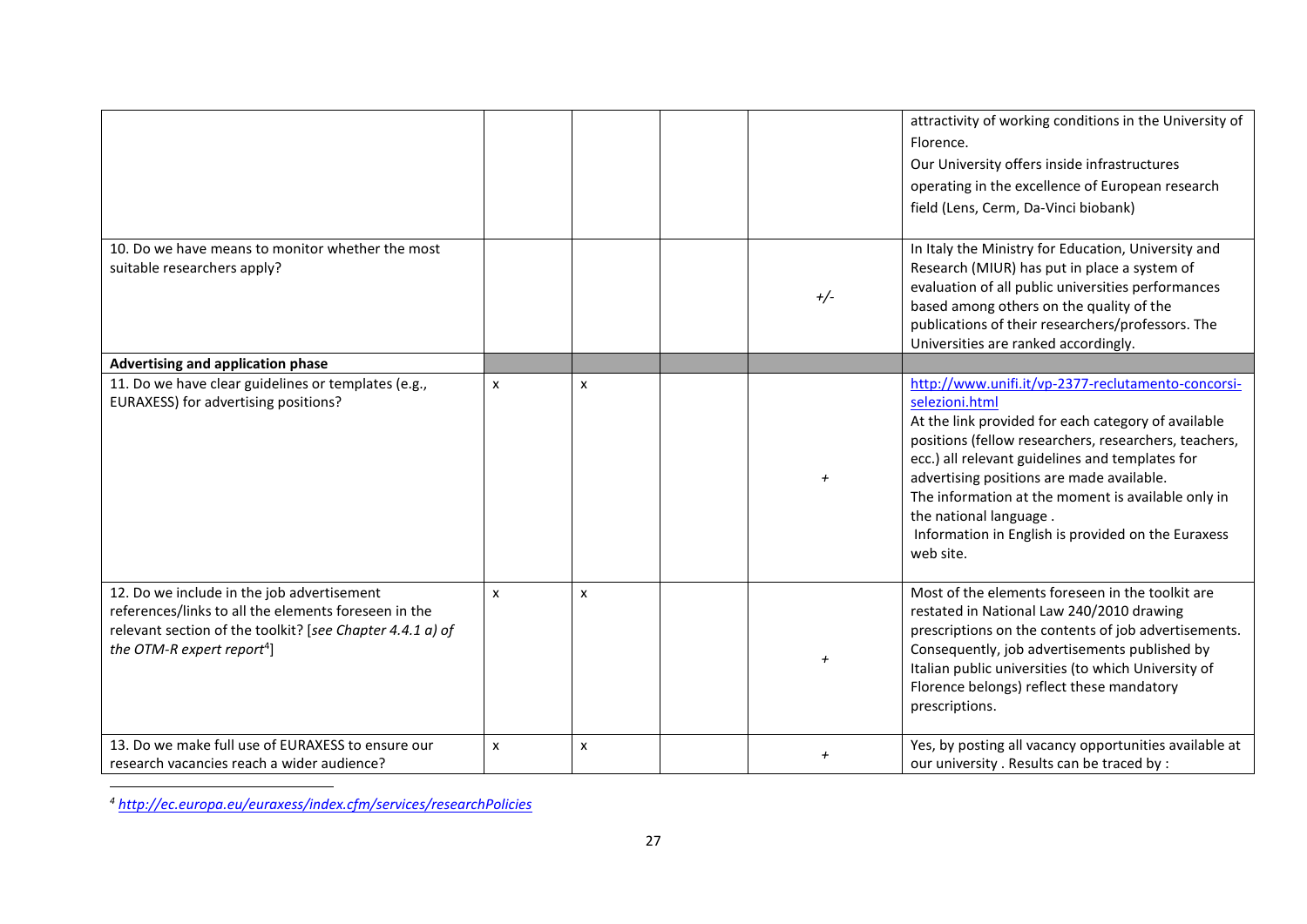|                                                                                                                        |              |   |   |                | - The share of job adverts posted on EURAXESS;<br>- Trend in the share of applicants recruited from<br>outside the organisation/abroad.<br>For outgoing researcher the research project office<br>offers, an integrated service for supporting<br>researchers applying for Marie Curie programme<br>(both individual project and abroad vacancies)                                                                                             |
|------------------------------------------------------------------------------------------------------------------------|--------------|---|---|----------------|------------------------------------------------------------------------------------------------------------------------------------------------------------------------------------------------------------------------------------------------------------------------------------------------------------------------------------------------------------------------------------------------------------------------------------------------|
| 14. Do we make use of other job advertising tools?                                                                     | $\mathsf{x}$ | x |   |                | According to National Law 240/2010 all<br>advertisements of available positions are to be made<br>public through the following official channels:<br>Euraxess;<br>Ministry of Education, University and<br><b>Research Website</b><br>http://bandi.miur.it/<br>UNIFI official gazette<br>http://www.unifi.it/albo-ufficiale.html<br>UNIFI web site<br>http://www.unifi.it                                                                      |
| 15. Do we keep the administrative burden to a minimum<br>for the candidate? [see Chapter 4.4.1 b) <sup>45</sup> ]      | $\mathsf{x}$ |   |   |                | The need to keep the administrative burden to a<br>minimum is a general principle stated in Italian<br>Legislation such as National Law 165/2001.<br>A Welcome Service dedicated to researchers has<br>been implemented by our University<br>(http://www.unifi.it/cmpro-v-p-10850.html)                                                                                                                                                        |
| Selection and evaluation phase                                                                                         |              |   |   |                |                                                                                                                                                                                                                                                                                                                                                                                                                                                |
| 16. Do we have clear rules governing the appointment of<br>selection committees? [see Chapter 4.4.2 a) <sup>45</sup> ] |              | X | x |                | According to National Law 165/2001, 240/2010 and<br>the following regulations implementing them,<br>selection committees should always include<br>personnel with adequate competences to perform<br>the requested evaluations, be gender balanced and<br>perform their tasks impartially and in an open<br>manner.<br>Internal regulation fixes the criteria for the<br>composition of commissions evaluating specific<br>research categories. |
| 17. Do we have clear rules concerning the composition of                                                               |              | x | x | $\overline{+}$ | Specific prescriptions on the composition of                                                                                                                                                                                                                                                                                                                                                                                                   |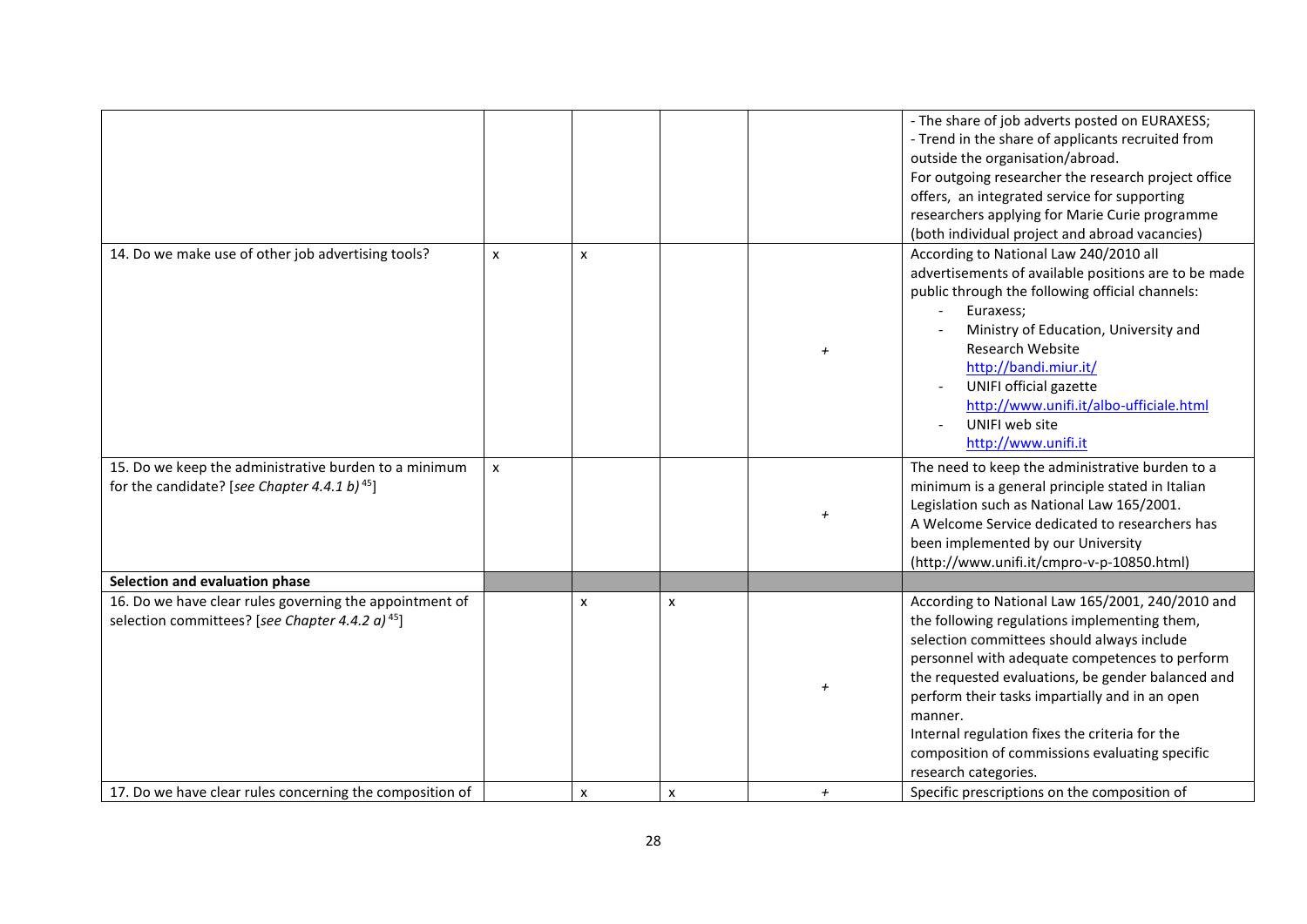| selection committees?                                                                                                                                |   |   |                | selection Committees are included in National Law<br>165/2001 and in National Law 240/2010. Whereas<br>such national prescriptions provide only general<br>guidelines the University internal regulations work<br>out the details.                                                                                                                                                                                                                        |
|------------------------------------------------------------------------------------------------------------------------------------------------------|---|---|----------------|-----------------------------------------------------------------------------------------------------------------------------------------------------------------------------------------------------------------------------------------------------------------------------------------------------------------------------------------------------------------------------------------------------------------------------------------------------------|
| 18. Are the committees sufficiently gender-balanced?                                                                                                 | x | X |                | According to National Law 165/2001, 240/2010 and<br>the following regulations implementing them,<br>selection committees should always include<br>personnel with adequate competences to perform<br>the requested evaluations, be gender balanced and<br>perform their tasks impartially and in an open<br>manner.                                                                                                                                        |
| 19. Do we have clear guidelines for selection committees<br>which help to judge 'merit' in a way that leads to the best<br>candidate being selected? |   | x | $\overline{+}$ | The announcement and the relevant annexes<br>reports all the requirements needed for the<br>advertised position. These requirements represent<br>the base for the evaluation process.                                                                                                                                                                                                                                                                     |
| <b>Appointment phase</b>                                                                                                                             |   |   |                |                                                                                                                                                                                                                                                                                                                                                                                                                                                           |
| 20. Do we inform all applicants at the end of the selection<br>process?                                                                              | x |   |                | The outcomes of all selection processes are made<br>public on the university website in due time to allow<br>complaints if any. Transparency on the evaluation<br>methods is always guaranteed                                                                                                                                                                                                                                                            |
| 21. Do we provide adequate feedback to interviewees?                                                                                                 | x |   | $+/-$          | The outcomes of each selection are always made<br>public on official websites always keeping into<br>account the principles of privacy and confidentiality.<br>In any case, according to Law 241/90 and to the<br>Regulation 781/02 implementing the above<br>mentioned law, any candidate who wish further<br>information on the evaluation received by himself or<br>by other candidates may ask formal access to data<br>through a specific procedure. |
| 22. Do we have an appropriate complaints mechanism in<br>place?                                                                                      | x |   |                | Yes, researcher can address their complaints to<br>Research and Academic Staff Office, Research<br>Service office and, as a last resort, to the civil                                                                                                                                                                                                                                                                                                     |